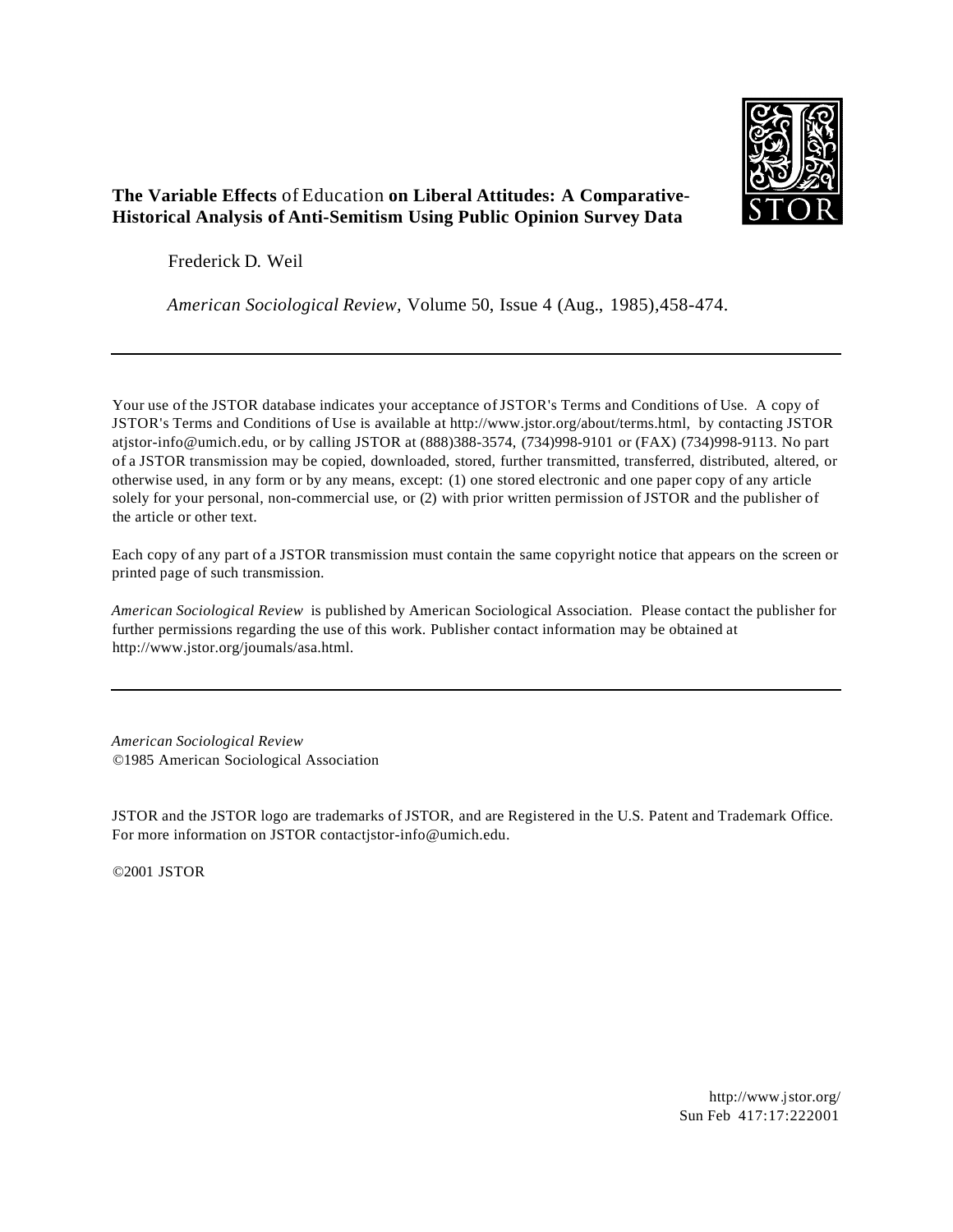# **THE VARIABLE** EFFECTS OF **EDUCATION ON LIBERAL ATTITUDES: A COMPARATIVE-HISTORICAL ANALYSIS OF ANTI-SEMITISM USING PUBLIC OPINION SURVEY DATA\***

# FREDERICK D. WElL *University ofChicago*

*The effects of education on liberal values are shown to be not universal, but rather, to vary systematically cross-nationally. These effects are interpreted as a form of socialization-not as psychodynamic or class effects-and they are investigated in a comparative-historical perspective, using ·attitudes on anti-Semi/ism as the dependent variable. Selznick and Steinberg's hypothesis that education's liberalizing effects represent the influence ofthe·"official," Enlightenment culture in the United States is expanded and applied cross-nationally in the United States, West Germany, Austria, and France. It is argued that this effect varies according to two determinants of Enlightenment culture: the length of time a country has had a liberal-democratic regime form, and the degree of religious heterogeneity in the country.*

# THE EFFECTS OF EDUCATION

The positive relationship between higher levels of educational attainment and social and political liberalism (especially tolerance) has been one of the most stable and consistent findings in empirical social research of contemporary American society. This relationship has been established from at least the 1950s to the 1970s for attitudes on civil liberties by Stouffer (1955), Davis (1975) and Nunn and others (1978); for democratic values by Almond and; Verba (1963, 1981); for race relations by Hyman and Sheatsley (1964), Greeley and Sheatsley (1971), and Taylor et al. (1978); and for anti-Semitism by Selznick and Steinberg (1969) and Martire and Clark (1982; also see Lipset and Schneider, 1978). Others, like Lipset (1981) and Inglehart (1977), have shown

that education's effect on political liberalism can also be found in a large number of Western democracies outside of North ·America (also see Olsen and Baden, 1974); and Sallen (1977) has found education's effect on anti-Semitism in West Germany (also see Silbermann, 1981, 1982; and Weil, 1980). In fact, this relationship has appeared to be so universal that, in a comprehensive review of the data at the end of the 1970s, Hyman and Wright (1979:60) concluded, "Many measurements on thousands of adults aged 25 to 72, drawn from 38 national sample surveys conducted from 1949 to 1975 ... establish that education produces large and lasting good [by which they mean liberal] effects in the realm of values."

To be sure, there have been some attempts in the last decade to argue that the relationship between education and liberal attitudes is merely an artifact of the instruments used in opinion surveys, or merely reflects a different response style by the better educated. Jackman (1973) has shown that the effect of education on at least one scale of anti-Semitism was actually an effect on a response set rather than on prejudice (but its effect on the *items* remains); Jackman (1978) has argued that the better educated's apparent liberalism is superficial, extending only to abstract principles, and not to specific policies; Jackman and Muha (1984) suggest that liberal responses are actually sophisticated ideological utterances meant to justify the status quo and disguise vested interests; and Sullivan and his associates (1982) were able to account for education's effect on political tolerance with a redefined dependent variable and some fifty control variables in a.

<sup>\*</sup> Direct all correpsondence to: Frederick D. Weil, Department of Sociology, University of Chicago, Chicago, IL 60637.

This paper benefited from the comments on earlier versions of Charles Bidwell, Thomas Pettigrew, William Julius Wilson and the anonymous reviewers of the *American Sociological Review.* Thanks are also due to the Spencer Foundation and the Benton Educational Research Fund for their support, to Douglas Dow and John Andrews for their help in preparing this study, and to Rudolf Bretschneider of the Dr. Fessel survey organization, Henry O. Hart, Director of Audience and Opinion Research, East European Area, Radio Free Europe, Milton Himmelfarb, Director of Research of the American Jewish Committee, and Christophe Riboud, President of the Institut Francais d'Opinion Publique for generously providing me with data.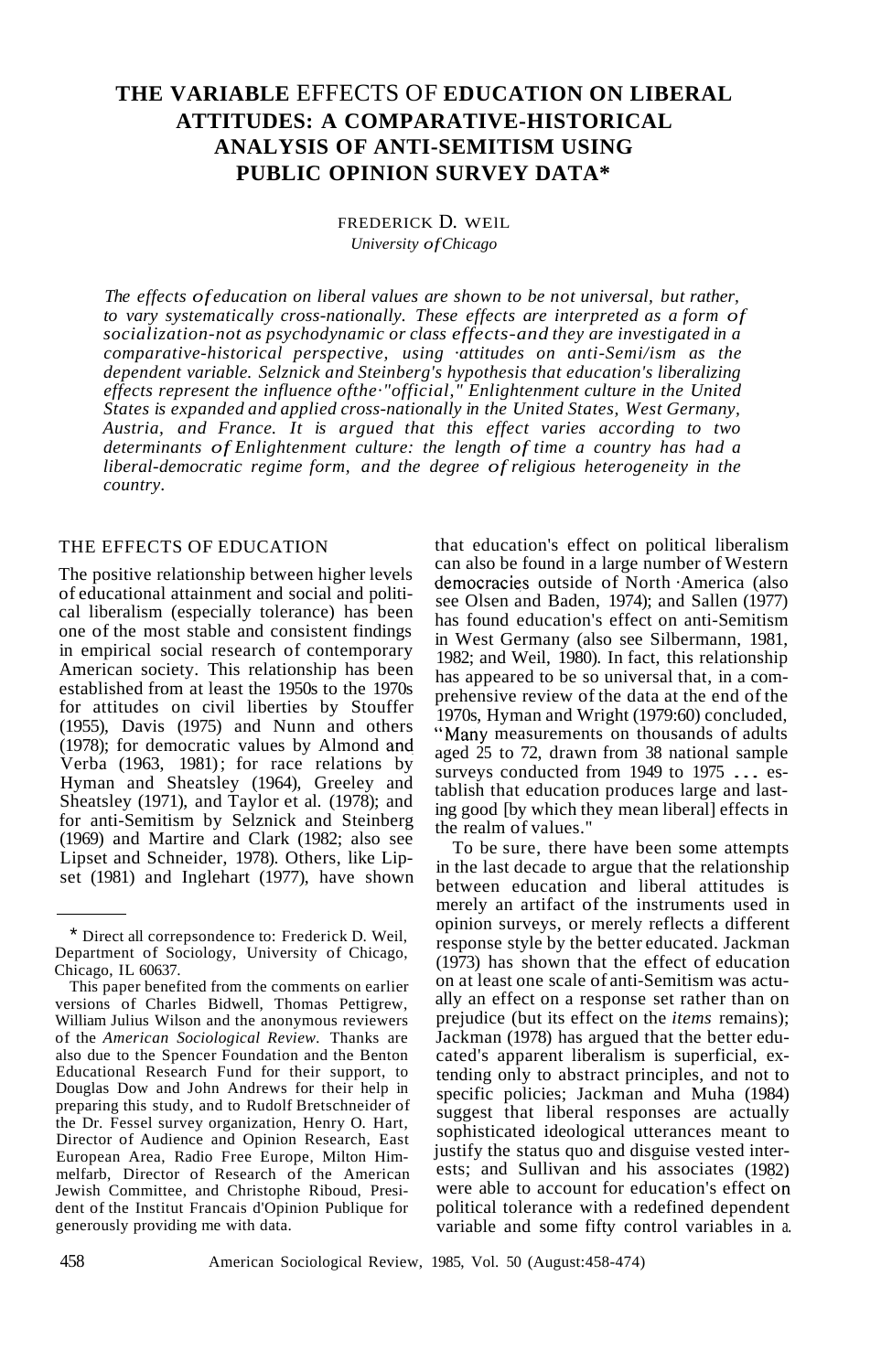LISREL model (cf. Weil, 1984, for a critique of their dependent variable). However, these studies tend either to suggest that the better educated merely know the "right" (liberal) an-. swers, or else to interpose a very large number of ideological and psychological variables between education and the dependent variable without showing that some other variable is a better predictor of liberal values. The effect of these research strategies, one may argue, is either to raise the standards of liberalism sufficiently above the level where education makes a difference or else to specify in more detail the processes which lead to liberal responsesmainly cognitive, affective and ideological. Inasmuch as they have not otherwise challenged the consistency of the relationship, or suggested other major social groups which are more liberal, one wonders whether the original findings did not tap something after all. The processes and reasons which constrain the better educated to give more liberal responses may not be a admirable as once thought, but something may be better than nothing: one presumes that the recipients of apparently liberal opinions (even if somewhat hypocritical) prefer such constraints to heartfelt illiberal responses. And more pointedly, as Weiss (1984: 114-17; see also Weiss, 1977-78) argues with regard to anti-Semitism in Austria, there are strong a priori reasons for believing that, to the extent that the better educated are opinion leaders or bearers and shapers of "official" ideologies, their willingness to make 'liberal statements in public does affect the legitimacy of those views--even if they have not internalized these views to the same extent in private.

On the other hand, there have been more studies than has generally been recognized which have simply failed to find the education-liberalism relationship-although there is now a growing awareness of this fact. Among the oldest is Stember's (1961) study, which provides a comprehensive review of then extant opinion surveys, and which demonstrates that education's effect on liberal values is *by* no *means* universal. Rather, using attitudes on Jews and blacks as dependent variables, Stember shows systematic variations in education's effects, although he does not provide a compelling account of the reasons for this variation. Nor are these results isolated, although many researchers have tended to dismiss them as anomalous when they occur: thus, Almond and Verba (1963) found a lack of correlation between education and certain forms of affective attachment to democratic values in West Germany and Italy; Muller et al. (1980) found a lack of correlation between education and support for the freedom of assembly in West Ger-

many and Austria; and Marin (1979, 1983) reports that education has no.effect, and some... times a reversed effect, on certain anti-Semitic opinions in Austria-a result which has been reproduced in Czech, Polish, Rumanian, and Hungarian samples (Radio Free Europe/Radio Liberty,  $1980:\overline{17-18}$ . There has also been a growing recognition of education's variable effects in recent years, although there have not always been convincing attempts to relate the results systematically to theoretical explanations. Jackman and Muha (1984:759) demonstrate the weakness or lack ofrelationship over a number of items although they acknowledge that their proffered explanation goes "well beyond the data presented"; McClosky and Brill (1983:420-22) note the lack of relationship in some cases, but also do not develop a detailed explanation; and the present writer found in earlier research on political tolerance in West , Germany that education had no effect on a number of important measures of tolerance there (Weil, 1981, 1982), but again, was forced to· go somewhat beyond the data to present a plausible explanation.

This accumulation of methodologically straightforward findings seems sufficient for us to reject the conclusion that education has a universally liberalizing effect on values. On the other hand, its effect is sufficiently widespread for us to consider it a norm under certain circumstances. This conclusion implies two things: first, that we must reconsider the old debate concerning the proper interpretation of the education-liberalism correlation when it does appear; and second, that it is now incumbent on us to begin to investigate systematically the conditions under which the correlation emerges. The eventual results of the second investigation will, in tum, also aid our understanding of the correlation itself, and this investigation may also have implications for policy decisions on the best way for educational institutions legitimately to instill certain values.

## INTERPRETATIONS OF THE EFFECTS OF EDUCATION

Two rival interpretations have been especially important in accounting for the usual effect of education: (a) a psychodynamic theory, that better-educated people· tend to be personally more secure and are therefore better able to tolerate diversity (see Adorno et aI., 1950; Lipset, 1981; cf. Kohn, 1969); and (b) a socialization or cognitive theory, that better-educated people are able to escape the common, folk culture, with its strains of intolerance, by their access to the less-prejudiced "enlightenment" culture (see Stember, 1961; Selznick and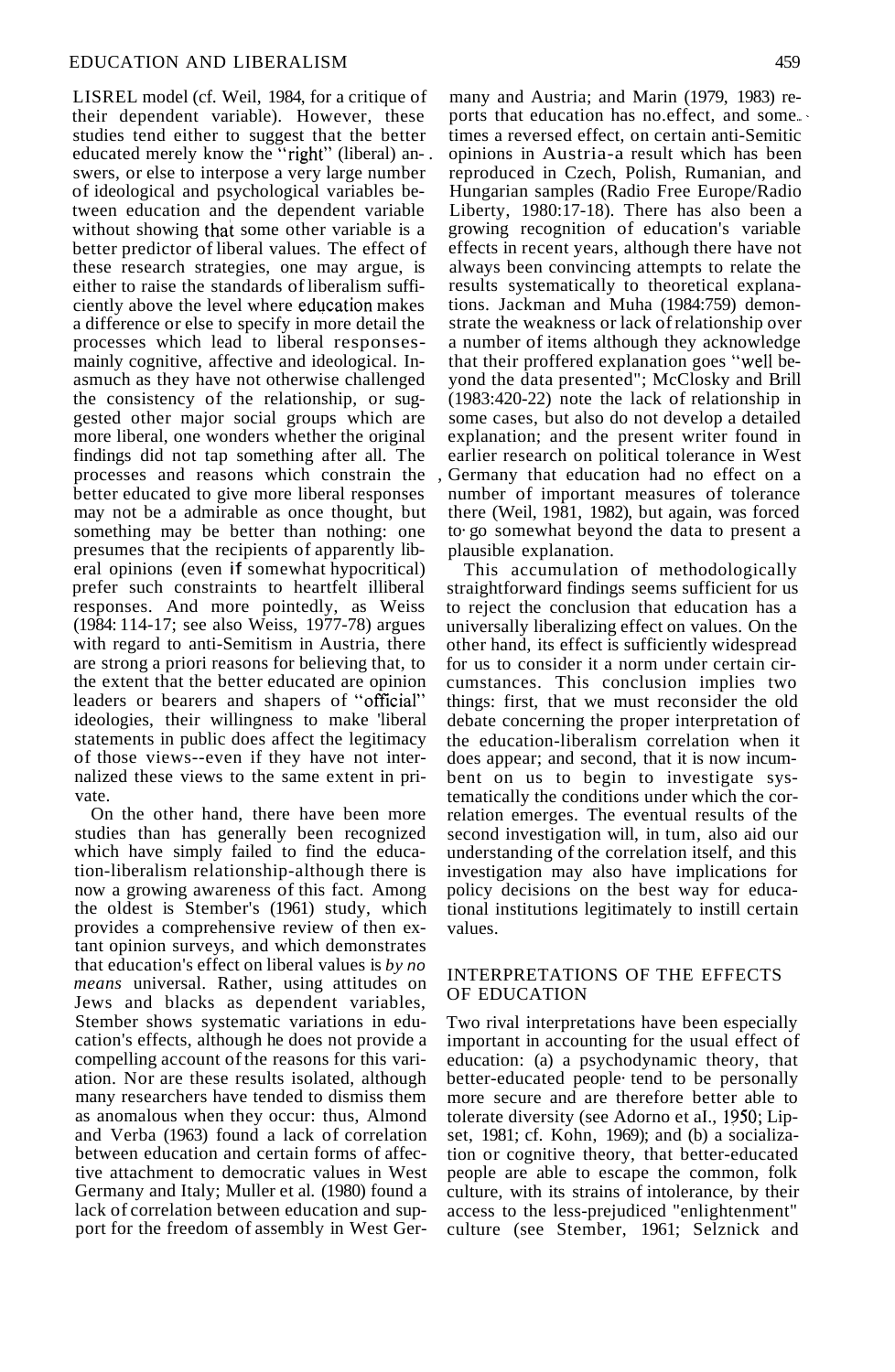Steinberg, 1969; Lipset and Raab, 1978). A third interpretation is also sometimes considered, namely that education is a measure of social status, and that the correlation merely demonstrates class interests. However, this last interpretation has not stood up well in multivariate analysis inasmuch as most investigators have found that education retains an important effect even after economic class level is taken into account. However, in their article cited above, Jackman and Muha (1984) now find that education fails to have an effect on expressions of class (racial, sexual, etc.) interests, especially after imposition of controls for class, but that it retains an important effect on ideological "general principles," even net of these controls; and they argue that the better educated simply give more adequate ideological accounts for their interests. This interpretation assumes that the "general principles" contain hidden group interests-that is, that the two dimensions are importantly relatedbut Jackman and Muha do not empirically demonstrate this. Without such a demonstration, their findings remain consistent with a range of earlier attempts to develop typologies among the dependent variables and to argue that education has an effect on some but not on others-for instance, Lipset's (1981) distinction between economic and social liberalism and his observation that education may have little independent effect on the former, and the present writer's attempt to develop an analogous distinction between conflict of interests and prejudice in intergroup relations, and his prediction that education can be expected to affect the latter but not the former aspects (Weil, 1983). Much research is still needed to develop such typologies, and important results can be expected here: for the present, however, one must say that Jackman and Muha's findings do not clearly support the interpretation of education's effects as class effects since (1) education has little or no effect on items which seem to measure group interests, and (2) *when* education has an effect, the dependent variable does not seem clearly to measure group (including class) interests.

There are a number of possible strategies for ' attempting empirically to distinguish between the remaining two interpretations and for weighing their relative influence. One, of course, is to examine carefully just what the schools teach and what the students learnperhaps by distinguishing among the various "tracks" or majors or different types ofschool. Selznick and Steinberg (1969) have shown that those who majored in social sciences and humanities are less likely to be anti-Semitic than those who majored in the natural sciences or went to professional schools, and Lipset

(1976) found the same pattern with regard to student protest. Selznick and Steinberg argued that this finding supports the socialization interpretation, but they also observed that certain personality types might be *predisposed* to seek out certain types of education: more liberal students might be drawn to more liberal majors; and the less authoritarian might even seek more education. In fact, Plant (1965) claims to have found just this in a study of college students. The problem of self-selection seems difficult to avoid in this research design.

There is perhaps a second problem with this research strategy. Selznick and Steinberg argue that education socializes students into the dominant or "official" cultural of a country, and they argue that the official culture of the United States has been liberal or enlightened for a long time: such a country's official culture may simply have remained too stable to provide sufficient grounds for testing these theories. A more adequate research design, it may be suggested, would be a comparative and historical study that compares countries with liberal official cultures to countries with illiberal official cultures: (a) the variation in what is learned in schools may well be greater between countries over time than within countries at one time; and (b) it is unlikely that very many students will select the country or historical period whose characteristics best fit their psychological predispositions (although emigration may occur for reasons which are less strictly psychological).

Now, a number of the studies mentioned earlier (Almond and Verba, 1963; Muller et al., 1980; Weil 1981, 1982) *do* show that the correlation between education and tolerance varies systematically among such countries, and' perhaps also in the same countries over time (Stember, 1961). This being the case, it would seem that the psychodynamic interpretation can only be maintained by being subsumed under the socialization interpretation, which posits cross-cultural variation. If this is true, the next step is to investigate the social and historical factors that influence the values adopted by the better educated.

#### THE EFFECTS OF EDUCATION ON ANTI-SEMITISM

The remainder of this paper will focus on the effects of education on one measure of (i1)liberalism, anti-Semitism, and further, on *political* anti-Semitism, which has been the most important form in this century. <sup>1</sup> The re-

<sup>1</sup> It is possible to distinguish here between two principle forms, traditional and modern anti-Semitism. The older, traditional form stemmed from cer-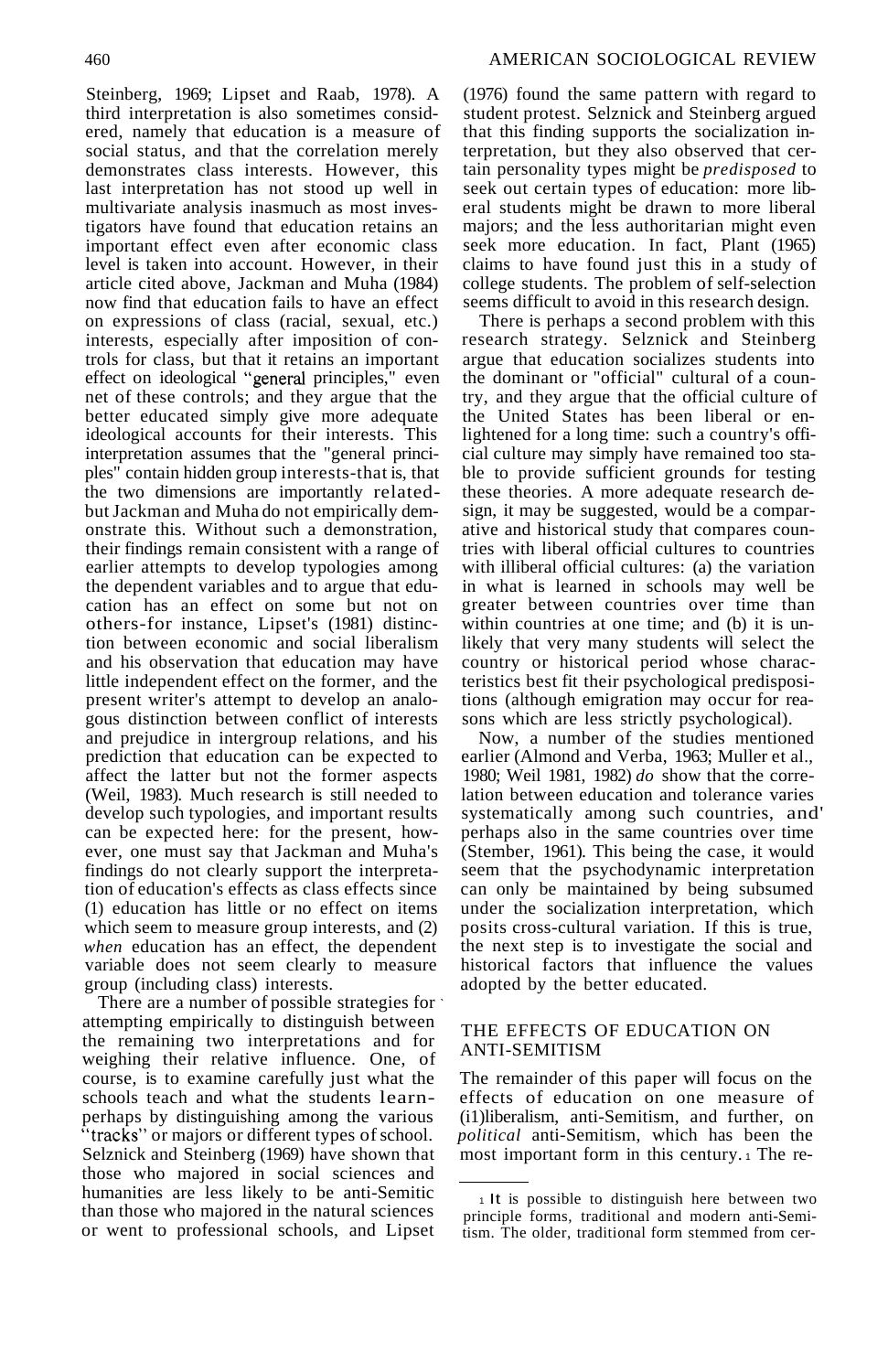suIts summarized in the previous sections suggest a way in which we might account for the variable effect of education on anti-Semitism. In West Germany and Austria, both of which were fascist before 1945, education has no effect, little effect, or only recent effect on certain measures of political tolerance and anti-Semitism. These findings, if confirmed, should indicate something about the effect of a regime type or political culture on the values transmitted by the educational system. In order for education to instill "enlightened" outlooks, one could argue, such orientations must have been institutionalized for some time in the educational system; and if educational institutions tend to transmit the dominant political cultural values of the regime, then "enlightened" views among the better educated are at least partly dependent on there having been a liberal regime in place for some time.

A similar argument might be made regarding cultural pluralism. Halpern (1956), for instance, has argued that certain elements of religious and ethnic heterogeneity in the American population contributed to lower levels of anti-Semitism here than in European countries, and Lipset (1963) has similarly argued that the plurality of nonestablished churches in the United States helped support other forms of liberalism. We need not decide here whether or not such heterogeneity directly promotes tolerance, but students of conflict resolution in plural societies point out that it is generally the elites who must take the lead if open conflict is to be avoided and good relations are to be maintained (e.g., Lijphart, 1977). Thus, it seems reasonable to hypothesize that in heterogeneous societies in which the communal leaders try to promote accommodation among population segments, educational institutions are likely to attempt to instill tolerant attitudes, which will tend to counteract directly experienced intergroup tensions to some extent and thereby differentiate the better from the less well educated.<sup>2</sup> In homogeneous societies, since there are not the same intergroup tensions to be counteracted, exposure to 'schooling may have little effect on levels of tolerance.

<sup>2</sup> When accommodation breaks down among culturally different population segments, of course, one could hypothesize the reverse, that the elites and better educated would lead the way in intolerance.

Suppose we consider four countries and classify them crudely as follows: postwar America has a long tradition of liberal democratic government and a religiously heterogeneous population; West Germany has a short liberal democratic tradition, but a religiously heterogeneous population with fairly good relations among denominations;3 France is an example of a country with a religiously homogeneous population (secularism aside), but one with a long history of liberal democratic regimes-with the last major break precipitated from outside; and Austria has a religiously homogeneous population and a short liberal democratic history. If regime type and religious heterogeneity are hypothesized to have independent effects on the educationtolerance correlation, then the strength of this correlation can be predicted as shown in Figure 1: in America, which is liberal democratic and heterogeneous, the correlation should be strong; in Austria, which is homogeneous and has a short history of liberal democracy, the correlation should be weak; in West Germany and France, which are mixed cases, the correlation should be moderate.

### ANALYSIS

#### *Data*

The data used to analyze these hypotheses come from national opinion surveys in the four countries under consideration, and several steps were taken in order to assure the most comprehensive possible location and acquisition of data within certain cost and travel limitations (e.g., it was not possible to travel to Europe for this project) and within roughly a year's time. First, major published sources of survey results were searched for relevant items: this included compilations from survey organizations (the Gallup American and International collections, the *Harris National Surveys* 1963-1976, the French *Sondages,* the German *AllensbachJahrbuecher fuer Demoskopie)*, other compilations of survey results (Cantrill, 1951; Hastings et ale (eds.), 1975; *Polls,.* the *Index to International Public Opinion;* review articles in *Public Opinion Quarterly)*, and of course an extensive search of published literature, including important previous studies (e.g., Stember, 1961, 1966; Erskine, 1966; Selznick and Steinberg, 1969; Lipset and Schneider, 1978; Martire and Clark, 1982; Rosenfeld, 1982; SaIlen, 1977; Silberman,

tain religious and folk stereotypes, and while it had political aspects, they were often subordinate. Modern anti-Semitism is more characteristically political, being bound up in the development of the nationstate and the concomitant enfranchisement or mobilization of the mass population-but it is also affected in important ways by the legacy of traditional anti-Semitism. For a fuller account  $of$  this distinction, see Weil (1983).

<sup>3</sup> This rapprochement is often remarked on as a constrast to the interfaith hostility ofthe pre-Nazi period, and is viewed as one of the bases for West Germany's moderate party system (see, e.g., Lepsius, 1974).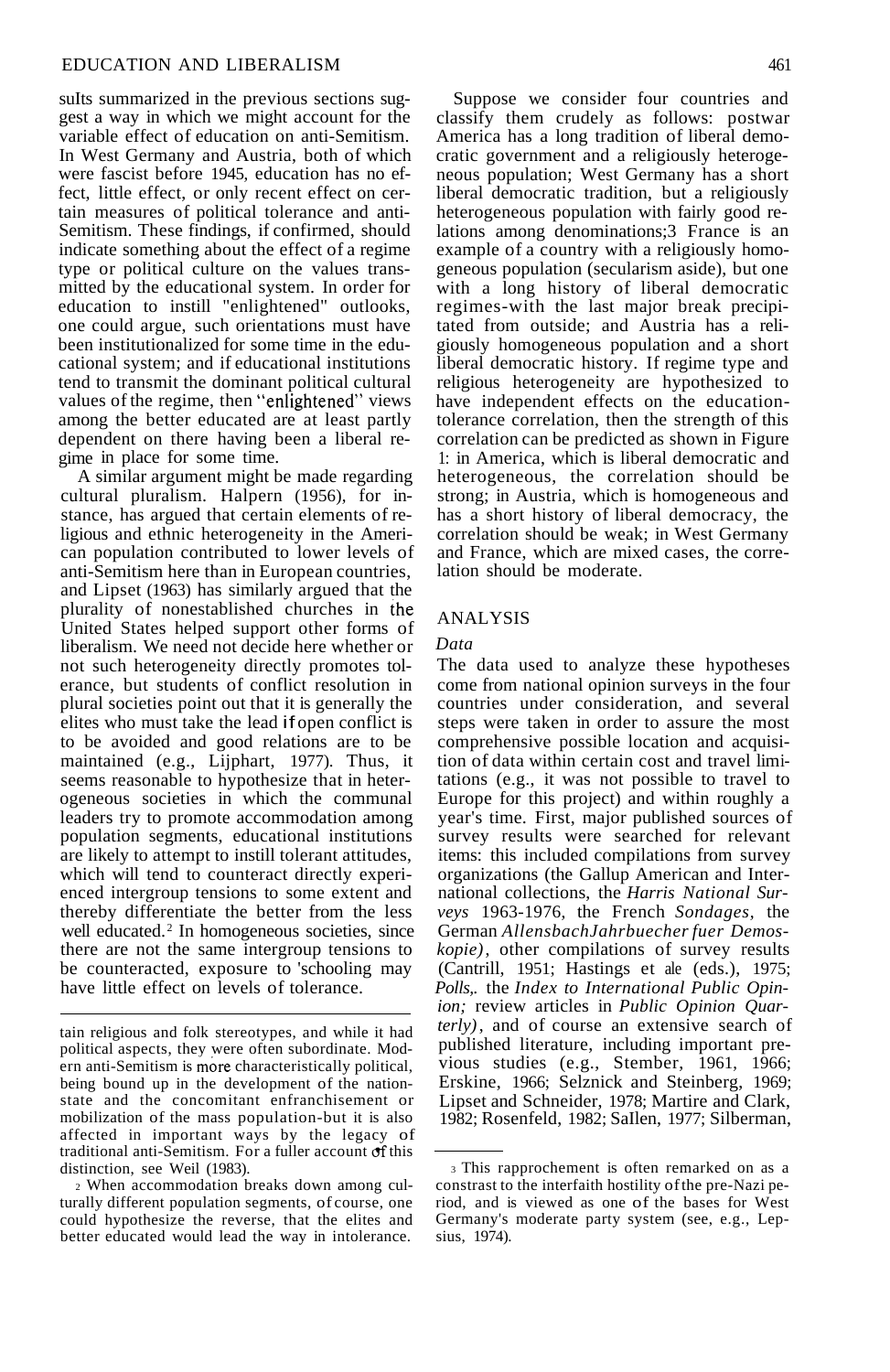#### Religious Heterogeneity

High Low

<sup>a</sup> Cell entries show (a) posited strength of the education-tolerance correlation, and (b) an example of a country that fits this pattern.

1982; Bichlbauer and Gehmacher, 1972; Marin, 1979, 1983; Bensimon and Verdes-Leroux, 1970).

Second, the Roper Center and the Harris archive at the University of North Carolina were commissioned to search their holdings for relevant items, and the archive of the American Jewish Committee in New York, which contains some survey results, was searched by the investigator. Finally, a number of survey organizations were contacted directly by mail, usually with questions about specific surveys which had already been located, but in a number of cases, on the basis of incomplete information. <sup>4</sup>

On the basis of this search, roughly 400 to 500 data points (Le., questions asked at given times and places) were located that bore on the hypotheses-more when the major studies are included. Of these, about twenty questions were found (some with additional variations on the theme) that had been asked in comparable form in more than one country. Altogether, about 100 cross-tabulations of the dependent variables by education were available, but only for seven questions were such cross-tabulations possible in at least three of the four countries. The texts of six of these questions are given in Appendix A; the seventh, willingness to marry a Jew, was considered too uncertain a measure of anti-Semitism to include in the main analyses. <sup>5</sup>

An effort was made, within the constraints mentioned earlier, to obtain as many original data sets as possible for secondary analysis. Several of these data sets were 'available from survey archives, and some only directly from the survey organizations themselves; but while a number of the latter organizations did send tabulated reports on survey results, in the end, none of the original data were obtained from them. <sup>6</sup> Finally, many of the data sets obtained had not yet been prepared for secondary analysis and were initially unreadable by common analysis programs: these data were cleaned (multiple card punches spread, nonnumeric codes recoded, etc.) and systems files were prepared.

Table 1 lists the sources of data used for

<sup>4</sup> It is not usually feasible simply to write to commercial survey organizations with general requests for data, since most are not organized to provide extensive searches of their archives for scholarly research; and in the present case, such a search would probably have been too costly, if agreed to at all.

<sup>5</sup> Attitudes toward intermarriage do not necessarily reflect hostility or prejudice toward the object group. Indeed, the major studies of anti-Semitism do not include this variable in their central scales (Selznick and Steinberg, 1969; Martire and Clark, 1982; Sallen, 1977).

<sup>6</sup> Again, many commercial organizations are not organized to act as archives: proprietary information must sometimes be removed, and in other cases the data have been lost or damaged or are in delicate condition on old punch cards. For these reasons, the importance of survey archives cannot be stressed too highly.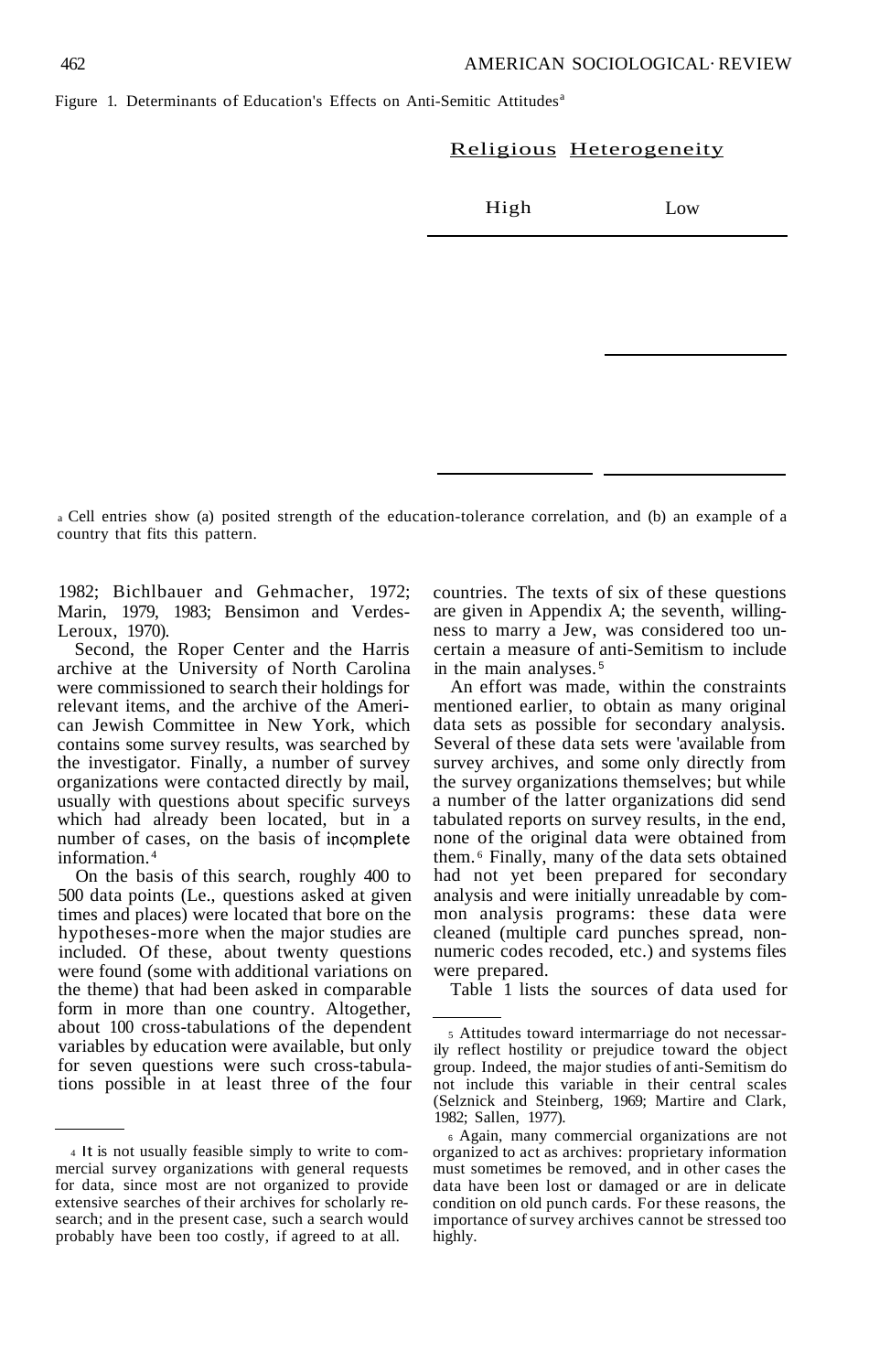#### EDUCATION AND LIBERALISM 463

Table 1. Survey Characteristics

| Survey                    | Source                      |       | Sample       |
|---------------------------|-----------------------------|-------|--------------|
|                           | Austria                     |       |              |
| SWS, FB 84, 1968          | Marin, 1983                 | 825   | <b>NA</b>    |
| IMAS, Oct. 1973           | Marin, 1983                 | 962   | <sub>b</sub> |
| DR. FESSEL, 1976          | Dr. Fessel                  | 1500  | NA.          |
| SWS, FB 210/B 170, 1982   | Marin, 1983                 | 2142  | <b>NA</b>    |
|                           | West Germany                |       |              |
| $\text{IID } 1041, 1960*$ | Roper Center Survey Archive | 1868  | b            |
| IID 2014, 1966*           | Roper Center Survey Archive | 1955  | b            |
| IID 2052, 1969*           | Roper Center Survey Archive | 1708  | b            |
| ZA 838, 1974*             | Zentralarchiv, Cologne      | 2084  | b            |
|                           | France                      |       |              |
| IFOP, Sept. 1966          | Bensimon and Verdes Leroux, |       |              |
|                           | 1970; Sadoun, 1967          | 2527  | a            |
| IFOP 991, 1969*           | Roper Center Survey Archive | 1769  | a            |
|                           | <b>USA</b>                  |       |              |
| AIPO 622, 1959*           | Roper Center Survey Archive | 1527  | a            |
| NORC 760, 1964*           | <b>ICPSR</b>                | 1913  | a            |
| A, IPO 714, 1965          | Hyman and Wright, 1979: 114 | 620   | a            |
| AIPO 776, 1969*           | Roper Center Survey Archive | 1634. | a            |
| Yankelovich 8225, 1981*   | Roper Center Survey Archive | 1041  | a            |

*Notes:*

\.

SWS = Sozialwissenschaftlichen Studiengesellschaft;

IMAS = Institut fuer MARKT·und-Sozialanalysen;

lID = Institut fuer Demoskopie, Allensbach;

IFOP= Institut Francais d'Opinion Publique;

NORC= National Opinion Research Center;

 $AIPO =$  American Institute for Public Opinion (Gallup);

ICPSR= Inter-University Consortium for Political and Social Research

.\* Indicates survey obtained for secondary analysis.

 $a=$  stratified probability sample;  $b =$ quota sample.

analysis, together with selected sampling characteristics of the surveys. All surveys were conducted' as in-person interviews, and the universes are the adult national populations. Some of the surveys were quota samples, with the most common quotas being age and sex, but the stratified probability samples also tend to contain similar quotas at the block level. While the organizations which originally collected the data have established records of accurately predicting verifiable results (e .g., elections), certain allowances were made in the log-linear analyses, which follow, for these and other possible variations in sampling designs. Fienberg (1978) has shown that sampling quotas do not affect log-linear models which include the quotas as predictor variables: these were included when possible. Also, the chisquare statistics in the confidence tests were divided by two to allow for clustering in the sample designs (see Davis, 1975): this practice also tends to give more conservative estimates of the substantive significance of marginal effects when the use of multiple data sets increases the sample size-and thereby the statistical significance-as is the case here.

All dependent variables were dichotomized into anti-Semitic and non-anti-Semitic attitudes, with "Don't Know" responses included with the latter. 7 Other major variables used were coded as follows. Education was broken into three categories-in the United States by level of certification: less than a high school degree; a high school degree; and a college degree or higher. Analogous categories were sought for the European cases: in West Germany, less than a Mittlere Reife, a Mittlere Reife, and Abitur or university; in Austria, less than "abgeschlossene Schulbildung," an abgeschlossene Schulbildung, and Matura or university; and in France, primaire or less, primaire superieur or technique commercial, and secondaire or superieur. Cohort was defined with respect to the year in which the respondent became 21, an arbitrary age of politicalor social maturity, and meaningful historical periods were sought to create roughly fifteen- or twenty-year cohorts: before 1918; 1919 to 1933; 1934 to 1945; 1946 to 1964; and 1965 and after.

<sup>7</sup> Nonreponse is, of course, negatively correlated with educational level, but it was felt that an explicitly illiberal response was substantively significant as against liberal or noncommittal responses.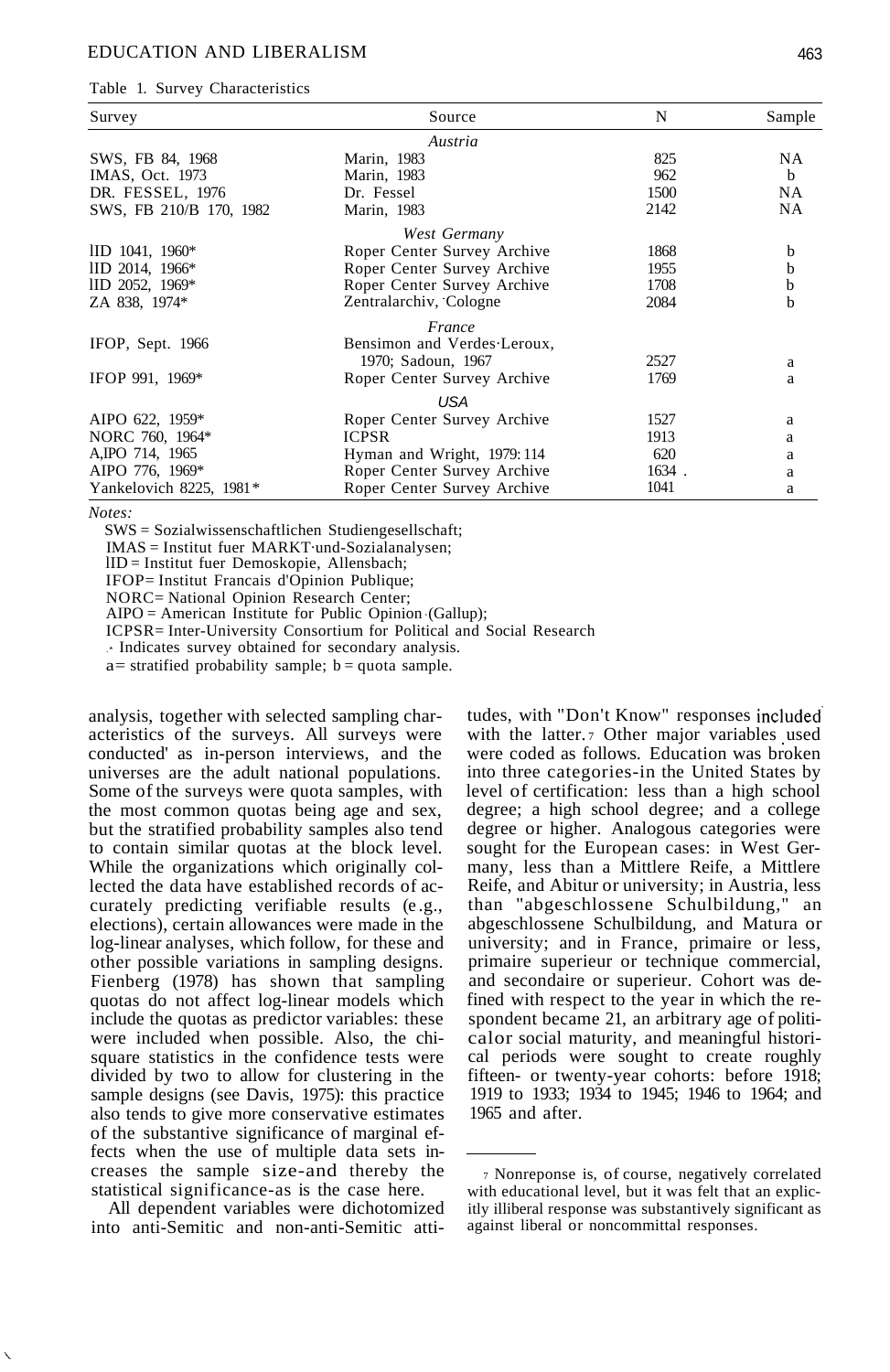## *Validation of Anti-Semi/ism Items*

Dimensional analyses were peIformed on the dependent variables in order to assess their face validity. However, in studies like the present one, it is generally not possible to perform such analyses with a degree of comparability that is ideally desirable-for if it was difficult to find comparable individual ques-. tions it was even more difficult to find a *set* of questions to compare cross-nationally. Indeed, no data at all were obtainable for secondary analysis for Austria, and there were hardly any other questions that seemed to measure liberal values in the single French survey obtaIned. And while extensive surveys were available for the United States and West Germany, there were important lacunae in the sets of questions from survey to survey.

Two main questions are addressed in this section: first, whether the items selected for further analysis are good representative measures of a range of anti-Semitic beliefs; and second, whether these anti-Semitism items relate to other measures of liberal values. A number of principal-components analyses were conducted, and a selection of results is shown in Table 2.

Four of the items listed in Appendix A were available on all three major American and West German surveys, and these were factor "analyzed together with a fifth, whether Jews have too much power in business (results not shown, but available from the author on request). Using criteria of a scree test and the eigenvalues, it appeared that it was possIble to limit the dimensionality to one factor. However, In all three surveys, the question of whether Jews are being punished for rejecting Jesus loaded most weakly, and it loaded very strongly on a second factor-which was always just above or just below an e"igenvalue of 1.0. It would appear from this result that a distinction would be warranted between certain religious or traditional forms of anti-Semitism and more modern or political forms (see above, footnote

<sup>1)</sup>In order to test this POSSI<sup>b<sub>ril</sub> Ity <sup>f</sup>urt<sup>h</sup>er, a</sup> question on willingness to vote for a Jew and three additional scales were added to the analysis (liberal democratic values, xenophobic or ethnocentric orientatIons, and ChrIstIan traditionalism: see Appendix B for scale construction), and the results are shown in Table 2. This analysis is not as strictly comparable between countries as the first, because two of the variables were not available in the West German survey and because the scales are not constructed with identical items in the two countries. However, the results are consistent with each other and with the first factor

analysis: a Christian religious dimension and two political factors always appear..The fomer dimension is defined by the ChnstIan antI-Semitism variable and (in the U.S.) the Christian-Traditionalism scale; but the two political factors do not appear to be fully distinct since there is a good deal of overlap in variable loadings, and in the United States, some shIfting of items between them over time. Thus, the distinction between traditional-religious and modern-political forms of anti-Semitism is further supported in the present analysis. The non-anti-Semitism scales provide additional validation at this point, for they load appropriately on their respective factors: religious illiberalism on the religious anti-Semitism factor, and xenophobic and political illiberalism on a political anti-Semitism factor.

Of the political anti-Semitism items, the question whether Jews have too much power loads least in common wIth the hberal democratic and ethnocentric scales in the 1974 West German survey just discussed. However, this question was also available on a 1969 survey. <sup>8</sup> This survey was taken at the height of postwar neofascist electoral success in West Germany, and it contains a number of items measuring attitudes toward past and present Nazism, nationalism ethnocentrism, and willingness to repress political opposition (the Communist party, in this case). Several factor analyses were peIformed on this survey (not shown In Table 2). In these analyses, the anti-Semitism item loads most strongly with the questions on Nazism and neofascism, and also to an extent with the opinion that foreign "guest" workers are harmful· the item on banning the Communist party loads moderately with anti-Semitism in some analyses, but not in others; and the mild *voelkisch* nationalism always constitutes a factor separate from anti-Semitism. In these analyses, then, the opinion that Jews have too much power *is* related to certaIn forms of political illiberalism and ethnocentrism.

Two further dimensional analyses were possible with the data sets available, but in both cases the range of items which seemed to measure additional forms of liberalism was limited to questions parallel to the anti-Semitism items. Thus, the Gallup organization has for many years asked about willingness to vote for presidential candidates in the respondents' own party: three principal-components analyses are shown in Table 2 for 1959 and 1969 surveys

<sup>8</sup> The tripartite categorization of the responses on this variable on the 1969 survey made it unsuitable for comparisons with the dichotomized variables in the later log-linear models, but it did not affect its use in factor analyses.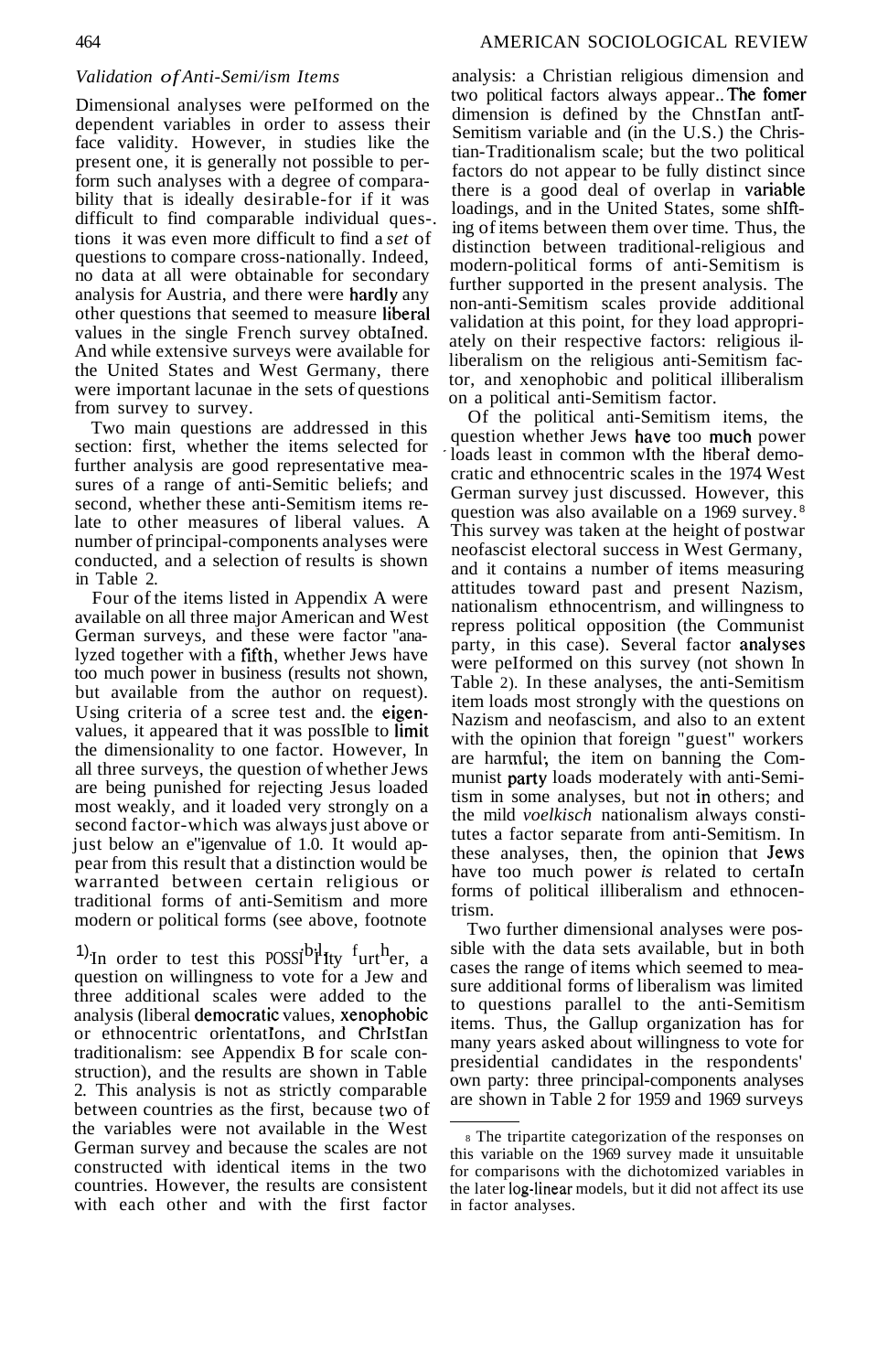# EDUCATION AND LIBERALISM 465

|  |  |  |  | Table 2. Validation of Anti-Semitism Items: Principal-Components Analyses |  |
|--|--|--|--|---------------------------------------------------------------------------|--|
|--|--|--|--|---------------------------------------------------------------------------|--|

|                           | U.S. 1964 |        |        | U.S. 1981 |                |        | ,Germany 1974 |                |        |
|---------------------------|-----------|--------|--------|-----------|----------------|--------|---------------|----------------|--------|
|                           |           | 2      | 3      |           | $\overline{c}$ | 3      |               | $\overline{c}$ | 3      |
| Jews Too Much Power       | .77       | .09    | $-.12$ | .87       | .04            | .02    | .90           | .00            | .11    |
| Jews Cause Trouble        | .76       | .03    | .09    | .40       | .48            | $-.10$ | .44           | .58            | .16    |
| Jews Less National        | .62       | .12    | .36    | .55       | .34            | .17    | .37           | .62            | $-.22$ |
| Not Vote for jew          | .14       | .93    | .02    | .25       | .64            | $-.04$ |               |                |        |
| Liberal Democratic Values | .12       | .37    | .48    | $-.14$    | .71            | .35    | $-.05$        | .78            | .24    |
| Xenophobia Scale          | .50       | .18    | .33    | .18       | .63            | .19    | $-.03$        | .81            | .10    |
| Christian Traditionalism  | $-.04$    | .07    | .77    | $-.04$    | .26            | .73    |               |                |        |
| Jews Rejected Jesus       | .22       | $-.09$ | .67    | .15       | $-.03$         | .83    | .12           | .14            | .94    |
| Eigenvalue                | 2.45      | .89    | 1.15   | .84       | 2.38           | 1.26   | .99           | 2.32           | .88    |

|                                       |      | <b>USA 1959</b> |      |        | <b>USA 1969</b> |        |
|---------------------------------------|------|-----------------|------|--------|-----------------|--------|
|                                       |      | 2               | 1    | 2      | 1               | 2      |
| Vote for a Jew                        | .72  | $-.31$          | .81  | .07    | .78             | .00.   |
| Vote for a Catholic                   | .67  | .08             | .71  | $-.06$ | .79             | $-.05$ |
| Vote for a Black                      | .67  | $-.03$          | .67  | $-.22$ | .70             | $-.16$ |
| Vote for an Atheist                   | .55  | .17             |      |        |                 |        |
| Vote for a Woman                      | .36  | .54             | .07  | $-.98$ | .09             | $-.99$ |
| Vote for a Baptist                    | .20  | $-.79$          |      |        |                 |        |
| Eigenvalue                            | 1.88 | 1.05            | 1.68 | .96    | 1.79            | .94    |
|                                       |      |                 |      |        | France 1969     |        |
|                                       |      |                 |      |        | $\mathfrak{p}$  |        |
| Unions Too Much Power                 |      |                 |      | .78    | $-.04$          |        |
| Communists Too Much Power             |      |                 |      | .72    | .15             |        |
| Catholics Too Much Power              |      |                 |      | $-.52$ | .01             |        |
| Jews Too Much Power                   |      |                 |      | .12    | .67             |        |
| Bankers and Financiers Too Much Power |      |                 |      | .05    | .64             |        |
| Freemasons Too Much Power             |      |                 |      | $-.08$ | .60             |        |
| Eigenvalue                            |      |                 |      | 1.49   | 1.15            |        |

Sources: See Table 1.

which compare willingness to vote for a Jew to willingness to vote for a Catholic, a black, an atheist, a woman, and a Baptist (two of these latter items were only available in the 1959 survey). The results show that, while it is sometimes possible to compress all items into one factor, a second factor centering on the female and Baptist candidates is always clearly defined (the criteria for dimensionality are similar to the first set of analyses described). The anti-Semitism item, on the other hand, loads with the items for Catholics, blacks, and atheists. One might argue that a distinction emerges here between groups which have often been considered peripheral or disadvantaged minorities and groups which have often not been considered separate from the broad majority.9

The final principal-components-analysis was conducted on a French survey from 1969 for items concerning which groups have too much power in society. The factor structure here is quite clear: the anti-Semitism item loads with items on bankers and financiers and freemasons, while the other factor is defined by items on unions, Communists, and (negatively) Catholics. One could argue that the factor containing the anti-Semitism item concerns groups that are perceived as exerting their influence behind the scenes and, indeed, have often been the subjects of conspiracy theories (see Lipset . and Raab, 1979, for a similar interpretation for the United States). The latter factor, on the other hand, might.be interpreted as a percep-

<sup>9</sup> Judging from social movements since the achievement of female suffrage, it is perhaps only in the last two decades (i.e., since the women's move-

ment has gained momentum in pressing for greater equality in the public sphere) that women have more widely been considered underprivileged and disadvantaged.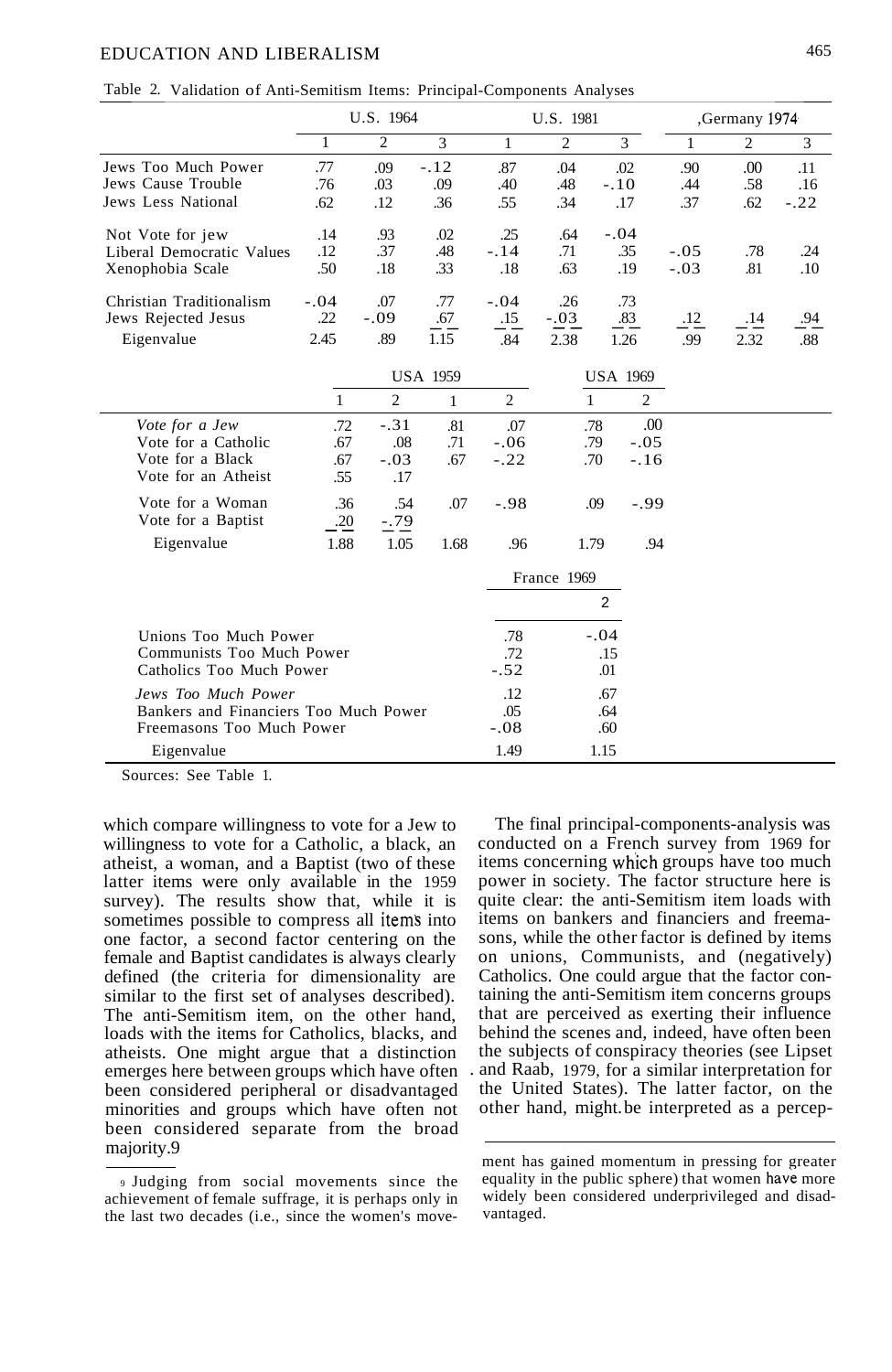tion ofthe open opposition between the French establishment, as represented by the Catholics, and the working class, as represented by the' unions and the Communists.

The results so far would seem to indicate (1) that the anti-Semitism items tested here do, in fact, form a cluster of opinions; but that (2) it is possible to make an empirical as well as theoretical distinction between political aspects and traditional religious aspects of anti-Semitism; and (3) in these analyses, questions on anti-Semitism are moderately strongly related to other measures of political, ethnic, and religious illiberalism.

One final test can be made of this last point simply by reviewing the correlations between the anti-Semitism items used and the other available measures of illiberalism. A summary of such correlations is shown in Table 3. The other measures of illiberalism used here include the three scales used above for the United States; an F-scale, an anti-black scale, and an anomie scale for· the 1964 American survey; opinions on the rights of blacks (and minorities in general) and homosexuals, prayer in school, and a self-classification of political ideology for the 1981 American survey; the two scales used in Table 2 for the 1974 West German survey; and the items used in Table 2 for the 1969 West German su'rvey, plus support for a grand coalition form of government, which has been interpreted as a deviation from full adherence to liberal democratic values (Dahrendorf, 1969; Lijphart, '1977). As indicated at the beginning of this section, no other independent measures of illiberalism were available in French or Austrian surveys except the French items in Table 2 discussed above. The results in Table 3 show the same moderately strong relationships we saw in the principal-components analyses: the mean gamma for all tests is .32, the mean gammas for each anti-Semitism item in each country vary between .19 and .53, and the mean gammas for each anti-Semitism item over all countries vary between .30 and .39.

Taken together, these tests provide fairly strong support for the validity of the items listed in Appendix A as measures of anti-Semitism, and moderate support for the interpretation that these particular measures of anti-Semitism are related to other forms of illiberalism.

#### *, Cross-National Comparisons*

In order to test the central hypothesis that the effect of education on liberal attitudes varies systematically across countries, a series of bivariate and multivariate tables were computed for the dependent variables listed in Appendix A, and the multivariate tables were then analyzed with log-linear models.

Correlations (gammas) for the bivariate tables are given in Table 4. A rapid inspection of this table shows that the education-tolerance correlation does seem to vary by country for several of the measures, but not for others. This variation is smallest for the measure of religious anti-Semitism (column E), a variable which appeared in the previous section to constitute a separate dimension from the other measures of anti-Semitism. Later log-linear analyses (not shown) indicated that the variation was statistically insignificant. For the .opinion that one can tell a Jew by looking (column F), the pattern of variation is not entirely in the direction predicted, for the negative effect of education is not smallest in Austria, but rather in France. Here, however, the variation is perhaps caused by a different question in the outlying case: to an open-ended question about the identity of the Jews, in France the better educated responded more than average that they are a separate race-but also that they are another religion or men like any others. These two questions will not be analyzed further.

Education's effects on the remaining mea-

| Mean Gammas for:                    | Anti-Semitism Items |              |                  |               |                 |             |  |  |  |
|-------------------------------------|---------------------|--------------|------------------|---------------|-----------------|-------------|--|--|--|
| Country, Year (Number)<br>of Items) | Too Much<br>Power   | Not<br>Loyal | Cause<br>Trouble | Other<br>Race | Reject<br>Jesus | Not<br>Vote |  |  |  |
| U.S., 1984(8)                       | .48                 | .51          | .53              | .26           | .39             | .25         |  |  |  |
| U.S., 1981(13)                      | .19                 | .27          | .21              |               | .25             | .39         |  |  |  |
| West Germany, $1974(2)$             | .25                 | .33          | .44              | .44           | .27             |             |  |  |  |
| West Germany, 1969 (5)              | .31                 |              |                  |               |                 |             |  |  |  |
| Mean Gamma, Over Country            | .31                 | .37          | .39              | .35           | .30             | .32         |  |  |  |
| Mean Gamma, Over Items              | .30                 | .36          | .34              | .30           | .30             | .34         |  |  |  |
| Standard Deviation of               |                     |              |                  |               |                 |             |  |  |  |
| Gammas Over All Items               | .20                 | .15          | .23              | .09           | .19             | .16         |  |  |  |

Table 3. Gammas of Anti-Semitism Items with other Measures of Liberalisma

<sup>a</sup> See text for content of other measures of liberalism.

Sources: see Table 1.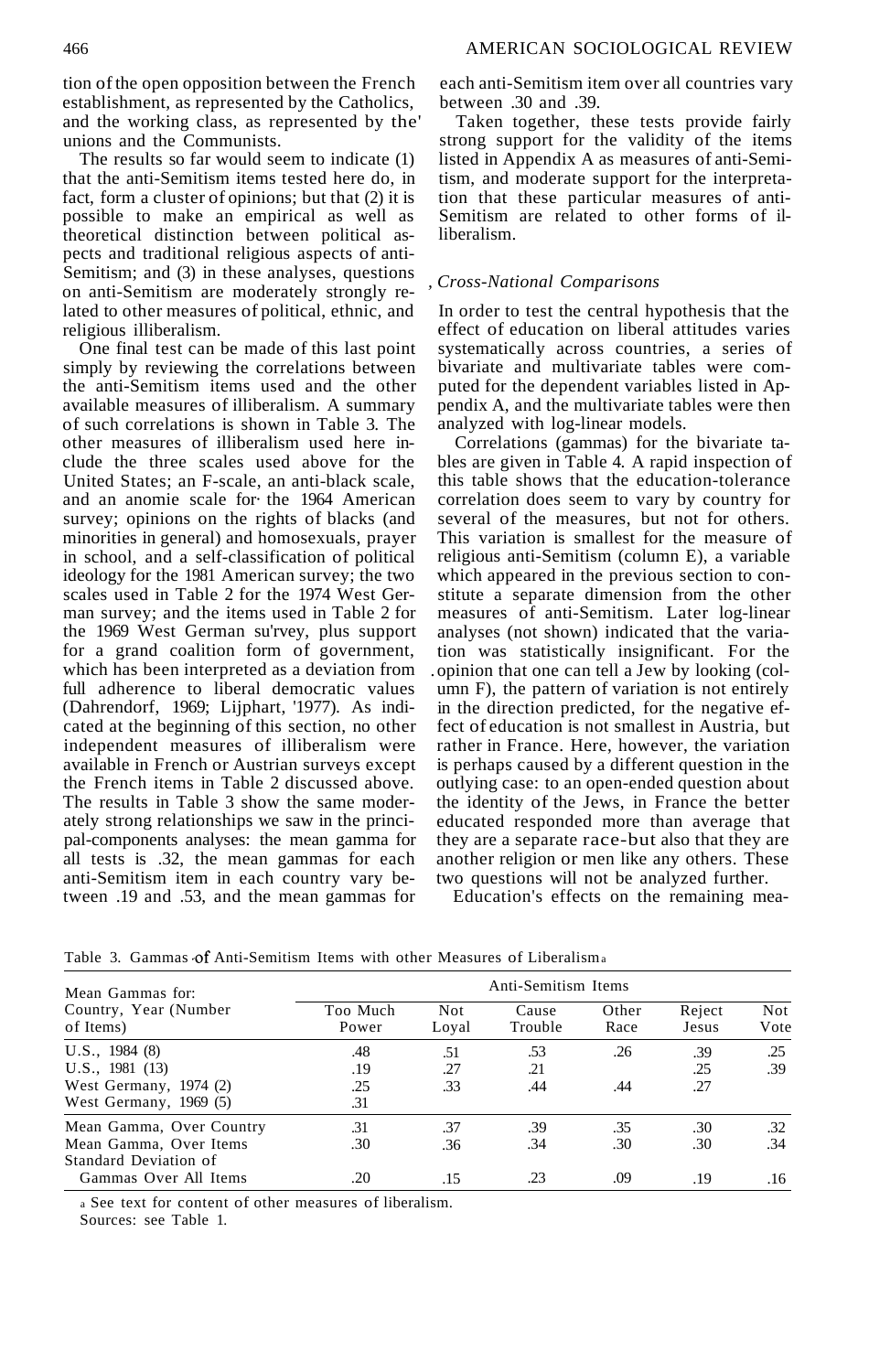|  |  |  |  |  | Table 4. Education's Effects on Anti-Semitism: Cross-National Comparisons <sup>a</sup> |  |
|--|--|--|--|--|----------------------------------------------------------------------------------------|--|
|--|--|--|--|--|----------------------------------------------------------------------------------------|--|

|                |      | A                    | $\mathbf B$          | $\mathcal{C}$ | D         | E                    | $\mathbf{F}$ |
|----------------|------|----------------------|----------------------|---------------|-----------|----------------------|--------------|
| <b>USA</b>     | 1959 |                      | $-0.32$<br>$(-0.34)$ |               |           |                      |              |
|                | 1964 | $-0.47$<br>$(-0.51)$ |                      | $-0.58$       | $-0.56$   | $-0.39$<br>$(-0.41)$ | $-0.14$      |
|                | 1965 |                      | $-0.40$              |               |           |                      |              |
|                | 1969 |                      | $-0.60$<br>$(-0.60)$ |               |           |                      |              |
|                | 1981 | $-0.15$<br>$(-0.20)$ |                      | $-0.32$       | $-0.33$   | $-0.35$<br>$(-0.38)$ |              |
| <b>GERMANY</b> | 1960 |                      | $-0.05$<br>$(-0.17)$ |               |           |                      |              |
|                | 1966 | 0.04<br>(0.04)       |                      |               |           |                      |              |
|                | 1974 | $-0.23$<br>$(-0.21)$ |                      | $-0.19$       | $-0.27$   | $-0.39$<br>$(-0.34)$ | $-0.20$      |
| <b>FRANCE</b>  | 1966 |                      | $-0.18$<br>$(-0.18)$ | $-0.06$       | <b>NA</b> | $-0.46$              | 0.34         |
|                | 1969 | 0.10                 |                      |               |           |                      |              |
| <b>AUSTRIA</b> | 1968 |                      |                      | $-0.09$       |           |                      |              |
|                | 1973 |                      | NA                   |               |           | NA                   | $-0.03$      |
|                | 1976 | 0.20                 |                      |               |           |                      |              |
|                | 1982 |                      |                      |               | $-0.11$   |                      |              |
| S.E. GERMANY   | 1960 |                      | $-0.24$              |               |           |                      |              |

*Columns:*

A. Do Jews have too much power?

B. Would vote for Jew in own party.

C. Questionable Jewish nationality.

D. Do Jews stir up trouble?

E. Religious anti-Semitism.

F. Can tell a Jew by looking (France: Jews are a separate race).

<sup>a</sup> Coefficients are gammas, based on tables with the Don't Know responses included. When available, gammas are also given (in parentheses) for tables with the Don't Know responses excluded. High education and strong anti-Semitism are coded positive, so a *negative* correlation indicates greater tolerance among the better educated.

sures of anti-Semitism in Table 4 (columns A-D), on the other hand, seem broadly to conform to the"hypothesized pattern. To be sure, there are variations among these measures as well, and one might think of a number of substantive and historical reasons for this. However, the dimensional analyses in the last section provide rather narrow grounds for making substantive distinctions-at most that the question of voting is somewhat distinct from the other three items (perhaps a slightly purer measure of prejudice). Likewise, while the American data seem" to suggest that education's effect rose to a strong point between the mid-1960s and the mid-1970s and then fell again (the trends shown are statistically significant), there were insufficient non-American data to investigate historical change in the other countries, and there was little change in some additional American variables not shown here. Therefore, the possible historical variation in education's effects also will not be explored in further depth here, and since most comparative data center on the period from the mid-1960s to

the mid-1970s, further tests also concentrate on these years. On the whole, then, questions of historical change or substantive differences among these four measures of anti-Semitism must be left open for the present in order to concentrate on the central point that education's effect seems to vary cross-nationally as originally predicted. lo

Log-linear models were used to test hypotheses about the anti-Semitism items shown in the first four columns (A-D) of Table 4, and to investigate the effects of additional variables on the correlation shown there: a summary of these results is given in Table 5. The primary

to Some ofthese questions were, in fact, discussed in more detail in an earlier draft of this article: a distinction between measures of intergroup conflict and measures of prejudice was further developed, and an account was suggested explaining the historical variation in the American data. However, comments of anonymous reviewers and the editor persuaded the author that he could not make his case within the bounds of a single article.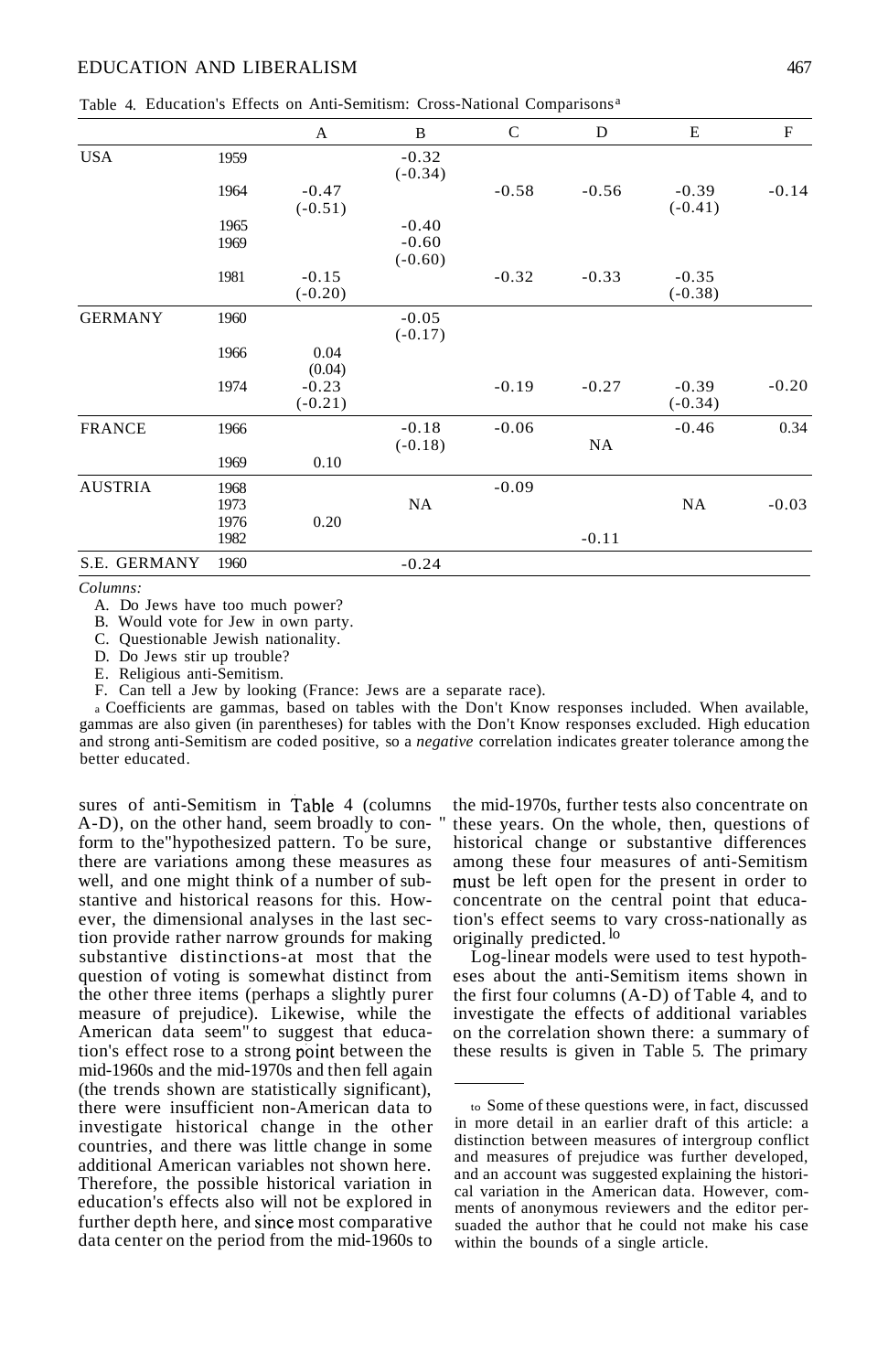|                                                                                                        | А.<br>Jews too<br>much power <sup>a</sup> | B.<br>Would not<br>vote for Jew <sup>a</sup> | C.<br>Jews less<br>National <sup>a</sup> | D.<br>Jews cause<br>trouble <sup>a</sup> |
|--------------------------------------------------------------------------------------------------------|-------------------------------------------|----------------------------------------------|------------------------------------------|------------------------------------------|
| 1. Variation of correlation                                                                            |                                           |                                              |                                          |                                          |
| by country                                                                                             | .01                                       | .01                                          | .01                                      | .01                                      |
| 2. Country variation when<br>controlled by:                                                            |                                           |                                              |                                          |                                          |
| a. Cohort                                                                                              | .01                                       | .01                                          | .05                                      | .10                                      |
| b. Size of Place                                                                                       | .01                                       | .01                                          | .01                                      | .05                                      |
| c. Church Attendance                                                                                   |                                           | .01                                          |                                          |                                          |
| d. Liberal Democratic attitudes                                                                        | .10                                       |                                              | .01                                      | NS                                       |
| 3. Difference of variation by country<br>to variation by 2 variables, "cul-<br>ture" and "regime form" | NS                                        | <b>NSfNS</b>                                 | <b>NS</b>                                | <b>NS</b>                                |
| 4. Variation of correlation:                                                                           |                                           |                                              |                                          |                                          |
| a. by culture                                                                                          | .01                                       | NSf.OI                                       | .01                                      | <b>NS</b>                                |
| b. by regime form                                                                                      | .10                                       | <b>NSf.01</b>                                | .05                                      | .01                                      |
| 5. Countries regrouped for<br>religious homogeneity:                                                   |                                           |                                              |                                          |                                          |
| a. Variation by country<br>b. Difference of variation by coun-                                         | .01                                       | NSf.OI                                       |                                          | .01                                      |
| try to variation by 2 variables,<br>"culture" and "regime form"<br>c. Variation of correlation:        | <b>NS</b>                                 | NSf.OI                                       |                                          | <b>NS</b>                                |
| -by culture                                                                                            | .01                                       | <b>NSfNS</b>                                 |                                          | NS                                       |
| -by regime form                                                                                        | .05                                       | <b>NSf.10</b>                                |                                          | .02                                      |

Table 5. Analysis ofCross-National Variation in Education's Effects on Political Anti-Semitism: Conditional Significance (p-Ievels) of Effects in Final Log-Linear Models

*Notes:*

"NS" indicates effect marginally not significant at appropriate modelling point; Dashes (-) indicate data not available.

<sup>a</sup> Tests in each column use data shown in Tables 1 and 4: U.S. 1964 or 1959-1969, West Germany 1974 or 1960, and France and Austria as indicated in Table 4. Exceptions are:

- A. Tests in lines 2.a and 2.bfor U.S. 1964, West Germany 1974, and France 1969 only (for comparison, p-Ievel for these countries is .01); tests in line 2.d for U.S. 1964 and West Germany 1974 only (for comparison, p-Ievel for these countries is .01).
- B. Tests in this column for U.S. 1959 and 1969, West Germany 1960, and France 1966 only; tests in lines 2.b and 2.c for U.S. 1959 and 1969 and West Germany 1960 only (for comparison, p-Ievel for these countries is .01). Single entry in a cell indicates tests using both U.S. 1959 and U.S. 1969; double entry indicates separate tests using U.S. 1959 and 1969, respectively.
- C. Tests in lines 2.a, 2.b, and 2.d for U.S. 1964 and West Germany 1974 only (for comparison, p-Ievel for these countries is .01).
- D. Tests in lines 2.a, 2.b, and 2.d for U.S. 1964 and West Germany 1974 only (for comparison, p-Ievel for these countries is .05).

b Countries "regrouped" for religious homogeneity in panel 5: religiously homogeneous regions of the U.S. (South, West North Central, and Mountain regions) grouped with France; religiously homogeneous regions of West Germany (Bavaria and Baden-Wuerttemberg) grouped with (or in place of) Austria.

hypothesis, it will be recalled, is that variation is due to the length of time a country has been liberal democratic and to the degree of religious heterogeneity. The first panel of Table 5 confirms that the differences in the correlations across countries are indeed statistically significant (at .01), and the effect parameters and percentages from the fitted models (not shown; available from the author on request) suggest that the differences are substantively as well as statistically significant and in the directions hypothesized.

The scale of liberal democratic attitudes discussed in the previous section was added to the models, and the second panel of Table 5 shows that this variable does account for some of the variation in the United States and West Germany (the only two countries for which this. test was possible).ll One might also hypothesize that the effect of liberal democratic history can be accounted for by cohort variation, since the younger cohorts, which were socialized after the regime change in the newer liberal democracies, were also better educated. Again, there is some support for this hypothesis, but it is weaker, because cohort accounts

<sup>11</sup> Recall that the scales shown here are not identical (see Appendix B), so further data would be desirable to reconfirm this finding.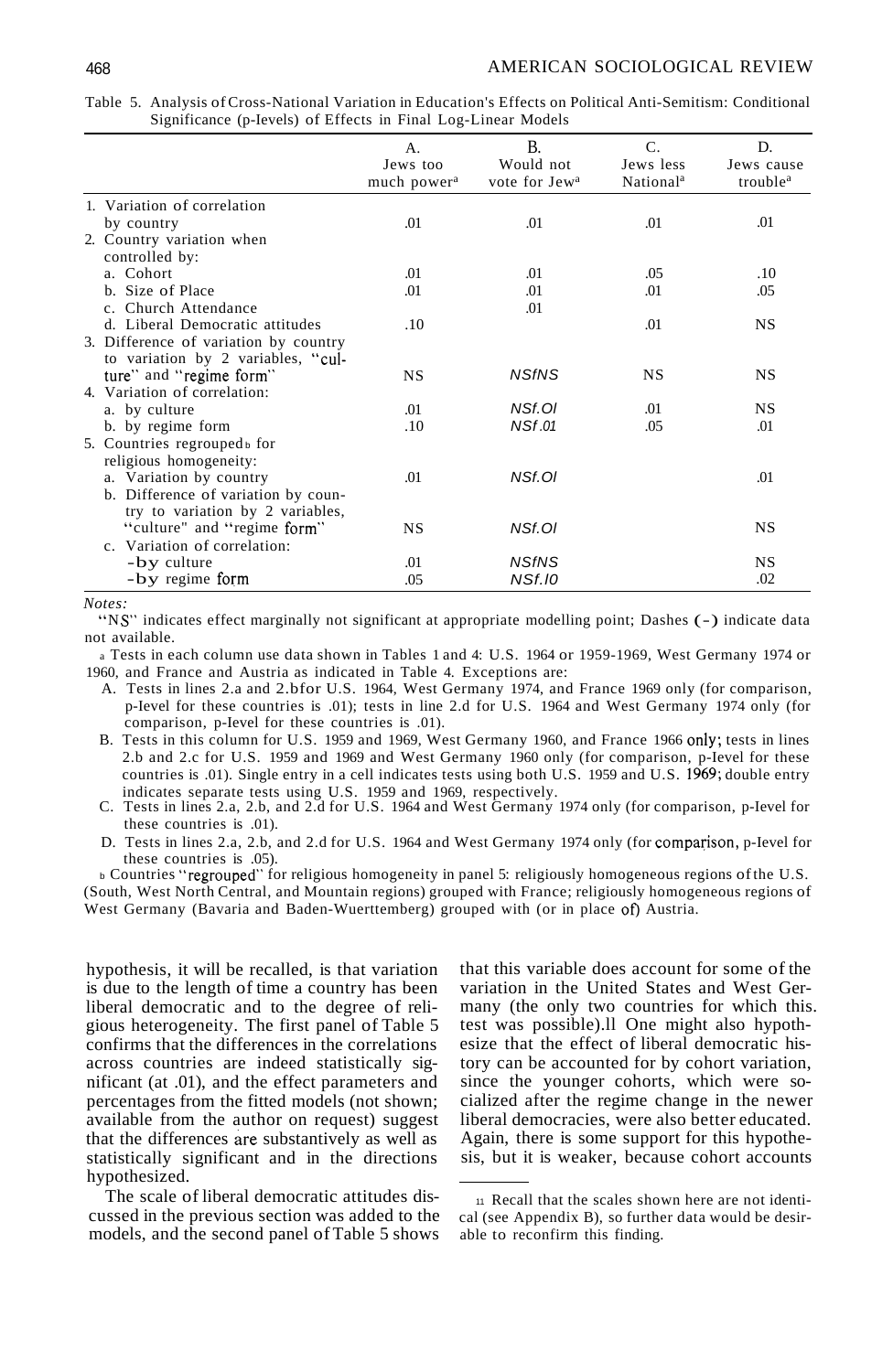for the variation in education's effects for only two of the four items, and then only partially. Finally, the possibility was tested that the second posited dimension-religious heterogeneity -would be better characterized as tra- ditionalism. One might hypothesize, for instance, that since the French and Austrian populations are somewhat more rural than the American and Germari (U.S. Bureau of the Census, 1975: Series D 199, 213; Mitchell, 1978: Table Bl), education in a traditional setting might do less to instill liberal values. Church attendance and residence in the countryside. or small towns were entered into the models as indicators of traditionalism, but as shown in panel 2 ofTable 5, they have virtually no impact on the variation in education's effect. On the other hand, the four anti-Semitism items. being tested might not be the most appropriate to evaluate a traditionalism dimension, since earlier analyses indicated that they seem to measure more modern or political than traditional or religious aspects.

It was not possible with the data available to enter additional intervening variables, but the main hypothesis was tested further by coding each country according to the two factors specified and treating each as a cell in a twoby-two table of religious heterogeneity and regime form. The log-linear models summarized in the third panel of Table 5 show that this decomposition is possible for all of the anti-Semitism items. <sup>12</sup> This result supports the hypothesis, and it raises the question whether the observed variation by country is due to only one of the two variables isolated. The tests reported in the fourth panel of Table 5 show that the education-tolerance correlation varies by both factors-which is to say, it is different in the United States and· West Germany than it is in France and Austria, and that it is different in the United States and France than it is in West Germany and Austria. The strength of these factors varies across the anti-Semitism items, but it is not clear whether this is systematic.

Finally, as a counterpart to the test of traditionalism indicators mentioned earlier, an attempt was made to strengthen the measure of religious heterogeneity in order to reconfirm the interpretation ofthis dimension. To do this, the religiously homogeneous regions of West

Germany (Bavaria and Baden-Wuerttemberg) were coded together with Austria---or in place ofit when Austrian data were missing-and the religiously homogeneous regions of America (the South and the non-Pacific West) were coded with France. Tests of these recoded data are shown in the fifth panel of Table 5, but the results differ very little from those using the original data. France and Austria are, of course, Catholic countries, and in order to distinguish the effect of Catholic homogeneity alone, similar models were evaluated in which the homogeneous (Protestant) American regions were not combined with homogeneous (Catholic) France. Again, however, this latter recoding produced no important differences. These results do not strengthen the interpretation given that the second dimension is religious heterogeneity: the inclusion of additional cases or more explicit variables would help here.<sup>13</sup>

Thus, despite some indeterminateness in the finer points, the analyses indicate clearly that education's effect on anti-Semitism is variable cross-nationally. There is also evidence that this variation is systematically related to two features of the countries under consideration, their political history and the religious heterogeneity or pluralism of their populations. These analyses were conducted on data not designed for this purpose and would therefore be strengthened by additional, parallel findings in other areas and by new data designed to test these hypotheses.

#### DISCUSSION

It was suggested at the beginning of this article that there is a basis for skepticism regarding the usual claim that education has a universally liberalizing effect on values-even on the basis of scattered findings in the literature, whose cumulative impact has generally been neglected. Opinion survey questions on anti-Semitism in four countries were used here to evaluate the consistency of education's effects. Subject to incomplete comparability in the data, the items were validated as measures of anti-Semitism, and they were also shown to be moderately related to other measures of liberal values; education's effects were shown to vary cross-nationally, and the systematic nature of this variation was explored.

Two possible causes of such variation were

<sup>12</sup> That is, there is no statistically significant difference between treating the countries as four categories of a single variable or as the four cells of two two-category variables. This test can be performed for tables in which one of the four countries is not measured by using techniques for missing data with "structural zeros" as described in Bishop et al. (1975).

<sup>13</sup> Milton Himmelfarb, research director of the American Jewish Committee, suggested that it might be useful to include Britain in such an analysis, since it is about as homogeneous religiously as France but has a clearer liberal democratic tradition.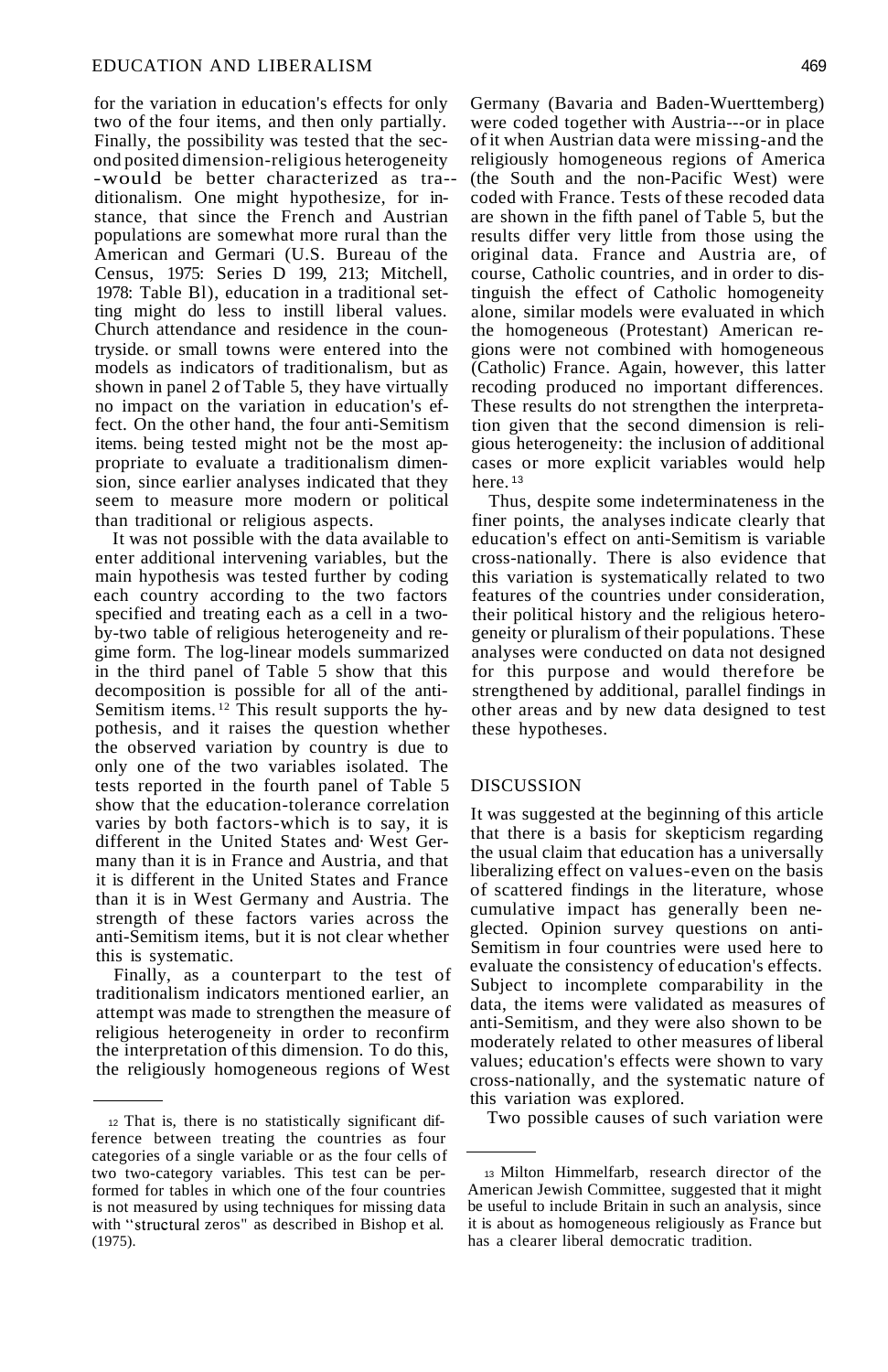suggested and tested in this article, the age of a liberal-democratic regime form and the existence of religious heterogeneity, but while the results generally support the hypotheses offered, by themselves they are perhaps more suggestive than conclusive. It was argued that this indeterminacy is due in part to the fact that the data were not designed to test these particular questions. However, as noted, a reconsideration of previous, comparable findings may help put the present analyses into a fuller context. The most relevant previous findings (besides those regarding anti-Semitism in the countries considered here) seem to be these: that the better educated did not demonstrate greater affective attachment to democratic institutions in West Germany and Italy in the late 1950s, in contrast to the U.S., Britain and Mexico (Almond and Verba, 1963); that the better educated were not more supportive of the freedom to assemble in West Germany and Austria in the mid-1970s, in contrast to the U.S., Britain and the Netherlands (Muller et al. , 1980); that the better educated were not less anti-Semitic in certain Eastern European countries in the early 1970s (Radio Free Europe/Radio Liberty, 1980); and that the better educated were not more tolerant offree speech in West Germany in the 1970s, in contrast to the United States (Weil, 1982; this last finding was supported by similar results in West Germany for a range of other measures of political liberalism in Weil, 1981).14

This considerable array of findings appears to have one overriding feature in common: the impact of education on liberal values is weaker, nonexistent,.or sometimes even reversed in nonliberal democracies or countries which did not have liberal-democratic regime forms in earlier decades, compared to countries which have been liberal democratic for a long time. And in one of the studies (Weil, 1981), which investigated value change in West Germany over several decades, the extent and possible growth of education's effect on political tolerance was shown to be linked to the growth of popular adherence to democratic institutions as time passed since the Nazi regime, although the nation's schools ostensibly taught tolerance from the time of the founding of the state.

It requires only a slight expansion and modification of Selznick and Steinberg's (1969) hypothesis, that education's liberalizing effects represent the influence of the "official" culture, to encompass these results. Essentially, a more dynamic and variegated notion of "official" is needed. For instance, the present findings suggest that the "official" culture of a country cannot simply be identified with the existing regime form, because schools may tend to "lag" in their ability to socialize students according to state policy-that is, to institutionalize the regime's values-if there has been a recent change. Thus, it probably makes sense to substitute notions of dominant or predominant culture or subculture for "official," even at the cost of sacrificing parsimony. A dominant culture, however, does not necessarily derive simply from a dominant group, because a dominant culture might emerge from the *interaction* of different groups: if the second dimension in the present analysis has been correctly interpreted as religious heterogeneity, it may be an example of this principle. Once it is clear that education's effects vary systematically, and if it is accepted that culture has an influence, then the question shifts to the determination of which elements of culture predominate and how they come to do so. The present research has been able to make only a small initial step in this direction. Is

Ifthe arguments presented here are correct, then several conclusions seem warranted. (1) The effect of education on values is *not* universal, but rather, varies considerably cross-nationally and historically. While the better educated are more liberal in certain countries and in certain historical periods for certain values, they are not more liberal under other conditions.

(2) Since.this is true, the psychodynamic interpretation of education's effects cannot be accepted as comprehensive, but at most as a subordinate explanation, valid under some cultural and historical conditions and not others. It was not possible to make this assertion on the basis of data from a single country because one could argue that students with certain psychological predispositions might seek more education than others, but they cannot be expected to choose their country or

<sup>14</sup> The present relevance of Stember's (1961), McClosky and Brill's (1983), and Jackman and Muha's (1984) findings of variability in education's effects on various liberalism items within one country, the United States, each at roughly one time period, are not immediately clear. One would suppose that this variation must be due to variation in the dependent variables, and it would be interesting to attempt a typology, but as noted earlier, this is not possible here.

<sup>15</sup> The author has begun research on the determinants of liberal and democratic values in post-authoritarian liberal democracies. The role of educational institutions in forming and transmitting these values is one of the factors being investigated, as well as the conditions under which this can vary. However, there are no empirical results to report yet, and a fuller discussion of the model is not possible here.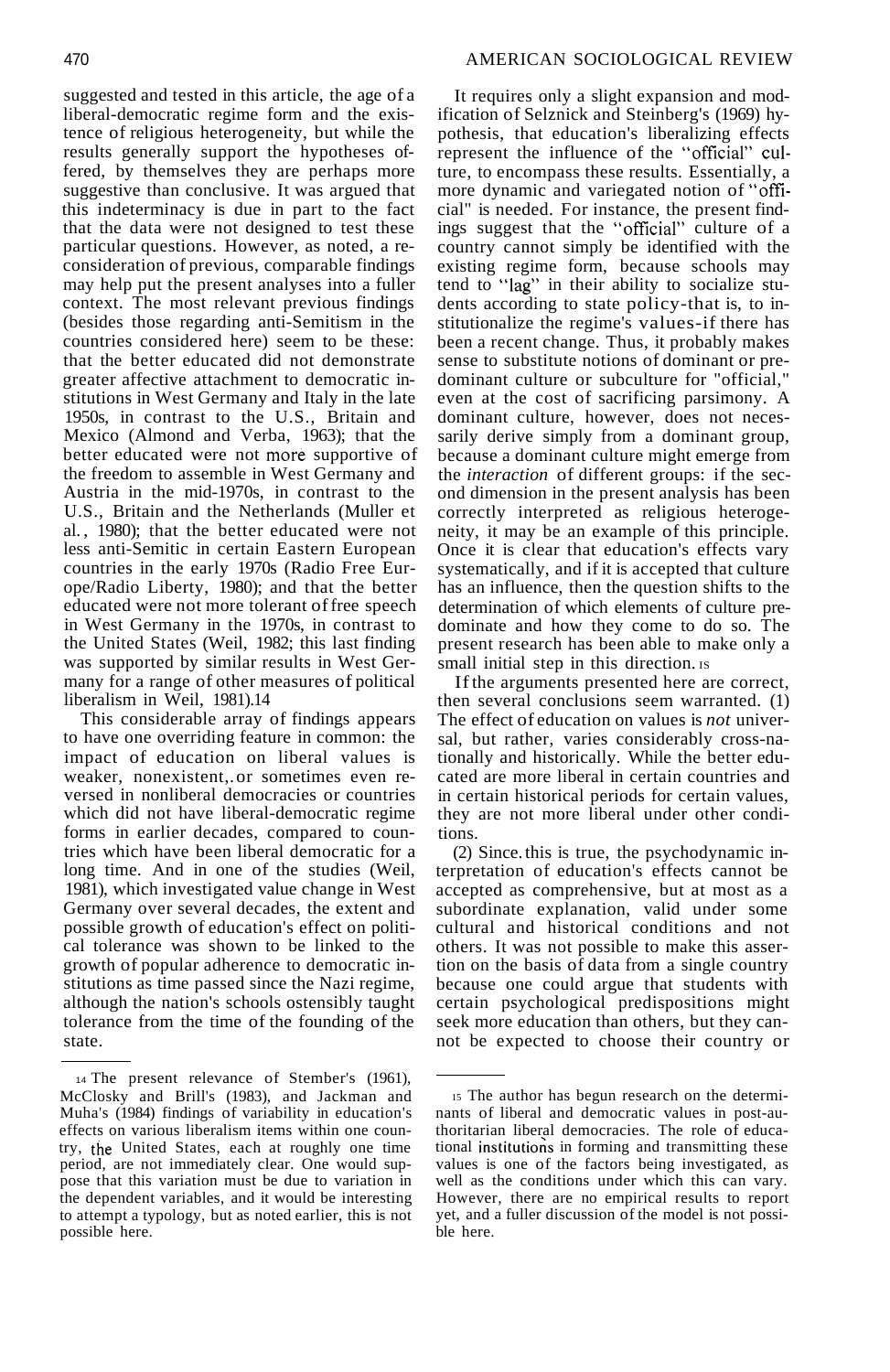## EDUCATION AND LIBERALISM

historical period as a result of the psychological predisposition. The interpretation that education's effects merely reflect class interests also cannot be accepted in any simple sense, because-to the extent that systematic evidence is available-the effects seem to disappear precisely when the dependent variable measures class interests, and to remain strong when the dependent variable does not measure group interests. Education's effects do indeed appear to constitute ideological utterances, but they seem less likely to represent group (class, racial, sexual, etc.) interests than legitimated and institutionalized *regime* or *societal* values, which may not be directly determined by the values of a given dominant group. The evidence indicates that education has an effect on ideological liberalism in long-term liberal democracies with heterogeneous populations, but not on certain aspects of intergroup conflict or competition even within this framework. That is,  $(a)$  the greater liberalism of the better educated seems to depend on the existence of liberal dominant values in the regime or society; but (b) even in such regimes or societies, the better educated may still not express different group interests than the less-educated members of their group.

(3) Thus, one may conclude, the effect of education on values, *when* it occurs, must be interpreted as a form of socialization. On the other hand, the *variation* in education's effects may be caused not only by variation in forms of socialization, but also by variation in the type of dependent variable. In particular, to the extent that certain group interests are considered as a form of liberalism (rather than egalitarianism, group solidarity, leftism, etc.), then one may distinguish among those forms of liberalism for which education has an effect (in given societies) and those for which it does not.

However, these conclusions actually raise more questions than they answer: if educational institutions disseminate value orientations, it is by no means clear a priori what determines which values should be transmitted; and there is also no a priori reason to suppose that typologies of liberalism will not be found to vary cross-nationally and historically. Clearly, a comparative and historical approach to further analyses of survey data will help isolate these determinants and typologies. New data are indeed desirable to investigate further conditions under which education's effects on liberal values vary, but it should be kept in mind that these are also inherently historical questions, even if it was not possible to pursue trend analyses in detail here. The ongoing accumulation of newly collected variables, replicated from past surveys, is an important ,research activity; and one hopes that studies of the present sorthelp inform the collection of new data. However, if it is sometimes desirable to investigate past historical periods for conditions which no longer exist, then secondary analysis of survey data assumes greater importance in its own right.

#### APPENDIX A. QUESTION TEXTS: ENGLISH TRANSLATIONS

- A. Do Jews Have Too Much Power?
	- Do you think that Jews have too much power in the United States? (US, 1964, 1981)
	- One often hears that some groups have too much influence in this country and others too little, but there is usually disagreement which groups have too much influence and which too little. Now we'd like to know whether you think these groups have too much, too little, or just the right amount of influence in the Federal Republic: Jews. (Germany, 1974)
	- Do you think that the following groups in France have more influence, less influence, or a normal influence? The Jews. (France, 1969)
- Do you think the following statement is correct: "The Jews possess too much power and influence in the world again"? (Austria, 1976) B. Would Vote For Jew In Own Party?
- - There's always much discussion about the qualifications of Presidential candidates-their education, age, religion, race, and the like. If your party nominated a generally well-qualified man for President and he happened to be a Jew, would you vote for him? (US, 1959, 1965, 1969)
	- Suppose your political party wanted to nominate a Jew for President of the United States, that is, a religious Jew who would go to synagogue every week the way a Christian goes to church every Sunday. Would this disturb you very much, somewhat,· very little, or not at all? (US, 1964)
	- Suppose your political party wanted to nominate a Jew for President of the United States, would this disturb you very much, somewhat, very little, or not at all? (US, 1981)
	- Suppose your party-the party you like best-nominated a qualified man who was a Jew. Would it be all right with you to see a Jew become federal Chancellor? (Germany, 1960)
	- Would you be .disturbed by the following situations: having a Jew as President of the Republic. (France, 1966)
- C. Questionable Jewish Loyalty/Nationality
	- Jews are more loyal to Israel than to America. (Agree or disagree) (US, 1964, 1981)
	- Jews are mainly loyal to Israel. They are only marginally interested in the events of the countries they live in. (Aggree or disagree) (Germany, 1974)
	- Are Jews as French as other Frenchmen? (France, 1966)
	- Do you think that a Jew who calls himself an Austrian would be considered a real Austrian? (Austria, 1968)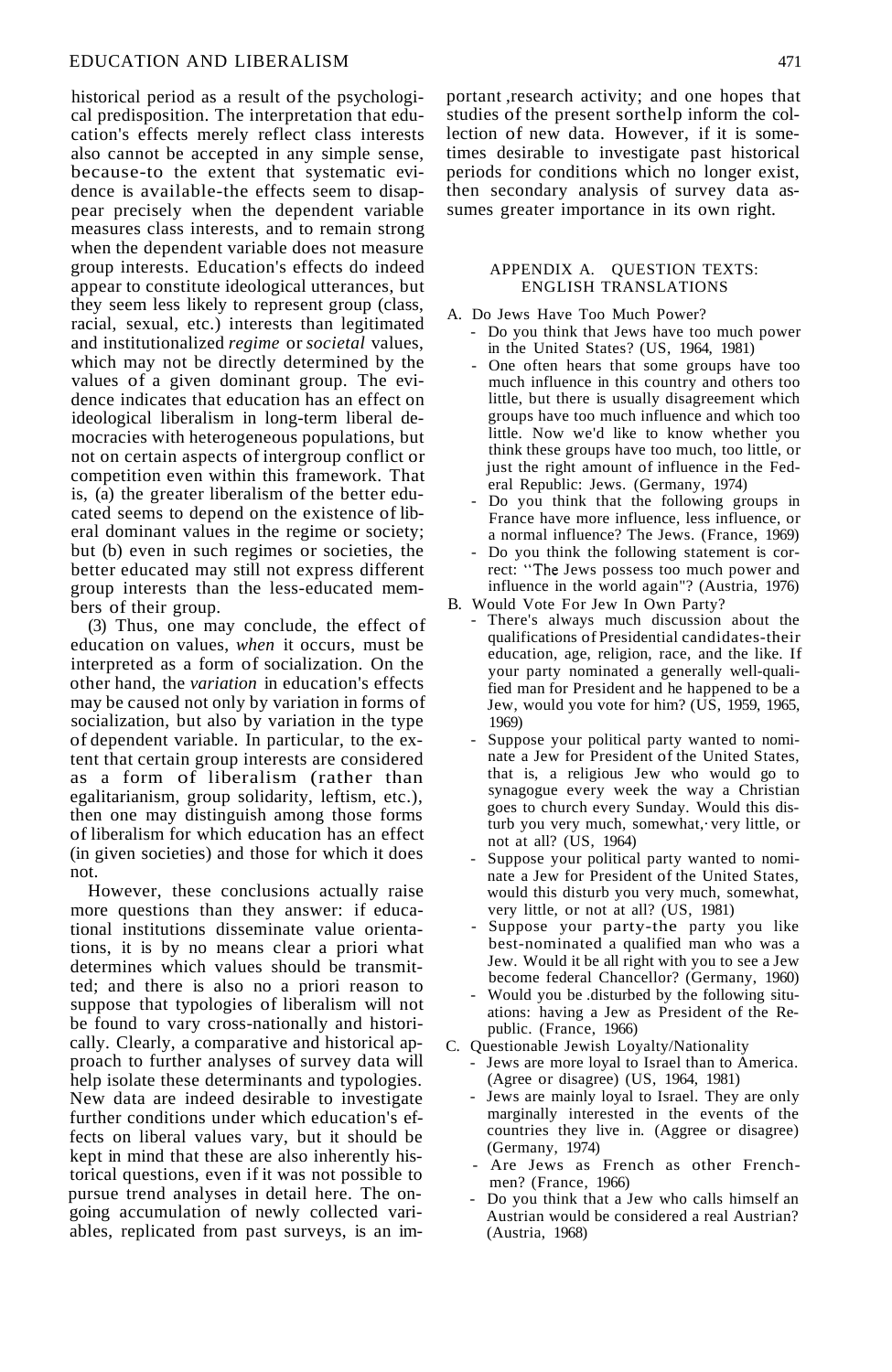- 
- D. Jews Stir Up Trouble<br>- Jews are always stirring up trouble with their ideas. (Probably true, probably false) (US, 1964, 1981)
	- Jews are always stirring up trouble (Unfrieden) with their ideas. (Agree or disagree) (Germany, 1974)
	- Jews have stirred up lots of trouble (Unheil) in history. (Austria, 1982)
- E. Religious Anti-Semitism
	- Some people believe that the reason Jews have so much trouble is because God is punishing them for rejecting Jesus. Do you agree with this? (US, 1964, 1981)
	- One sometimes hears that the reason the Jews have so much trouble is because God is punishing them for crucifying Jesus Christ. (Agree or disagree) (Germany, 1974)
	- Do you agree with the following statements: The Jews of today are no more responsible for the death ofJesus Christ than are other people. (France, 1966)
- F. Can Tell A Jew By His Looks?
	- You can usually tell whether or not a person is Jewish just by the way he looks. (Agree or disagree) (US, 1964; Germany, 1974; Austria, 1973)
	- Definition of a Jew: a separate race. (France, 1966)

#### APPENDIX B. SCALE CONSTRUCTION: NON-ANTI-SEMITISM ITEMS

- 1. Liberal Democracy Scales
	- U.S., 1964, 1981
		- Would you be in favor of a law saying that groups who disagree with our form of government could not hold public meetings or make speeches, or would you be opposed to it?
		- Would you be in favor of a law saying that the President must be a person who believes in God, or would you be opposed to it?
	- West Germany, 1974
		- What Germany needs today is a strong man at the top who can make short work of all the details (Nebensaechlichkeiten). (Agree or disagree.)
		- Germany wouldn't have the big problems it now has if there was more law and order here. (Agree of disagree)
		- It's about time to clamp down hard on troublemakers in Germany. (Agree or disagree)
		- The problem these days is that too many people are in on the decisions about what should be done. (Agree or disagree)
- 2. Xenophobia Scales

U.S., 1964, 1981

- Foreigners who come to live in America should give up their foreign ways and learn to . be like other Americans. (Agree or disagree)
- Nothing in other countries can beat the American way of life. (Agree or disagree)
- It bothers me to see immigrants succeeding more than Americans who were born here. (Agree or disagree)

West Germany, 1974

- Every ethnic group (Volk) has certain inborn characteristics by which its members differ by nature from other ethnic groups. (Agree or disagree)
- Some peoples (Voelker) are warlike by nature, while others are peaceful by nature. (Agree or disagree)
- Even if everyone really had equal opportunities, the members of some ethnic groups would be more successful than others. (Agree or disagree)
- -. Some peoples are less moral by predisposition than others. (Agree or disagree)
- It depends on its people's predisposition whether a state is strong or weak. (Agree or disagree)
- 3. Christian Traditionalism
	- U.S., 1964, 1981
		- Do you think that a person who doesn't accept Jesus can be saved? (Yes or no)
		- What about the belief that the Devil actually exists? Are you absolutely sure or are you pretty sure that the Devil exists or are you. absolutely sure or pretty sure that the Devil does not exist?

### REFERENCES

- Adorno, Theodore, Else Frenkel-Brunswick, Daniel J. Levinson and R. Nevitt Sanford
	- 1950 The Authoritarian Personality. New York: Harper.
- Almond, Gabriel and Sidney Verba
	- 1963 The Civic Culture. Princeton, NJ: Princeton University Press.
	- 1981 The Civic Culture Revisited. Boston: Little, Brown.
- Bensimon, "Doris and Jeannine Verdes-Leroux
	- 1970 "Les Francais et Ie Problem Juif. Analyse secondaire d'un sondage de I'IFOP." Archives de Socologie des Religions 29:53-91.
- Bichlbauer, Dieter and Ernst Gehmacher
	- 1972 "Vorurteile in Oesterreich." Koelner Zeitschrift fuer Soziologie und Sozialpsychologie 24:734-46.
- Bishop, Yvonne, Stephen Fienberg and Paul Holland 1975 Discrete Multivariate Analysis. Cambridge, MA: MIT Press.
- Davis, James A.
	- 1975 "Communism, conformity, cohorts, and categories: American tolerance in 1954 and 1972-73." American Journal of Sociology 81 :941-513.
- Dahrendorf, Ralf
	- 1969 Society and Democracy in Germany. Garden City, NY: Anchor.
- Erskine, Hazel Gaudet
	- 1966 "The polls: religious prejudice, part 2: anti-Semitism." Public Opinion Quarterly 29:649-64.
- Fienberg, Stephan E.
	- 1978 "The use of chi-square statistics for categorical data problems." Technical Report #313, Department of Applied Statistics, School of Statistics, Unfversity of Minnesota.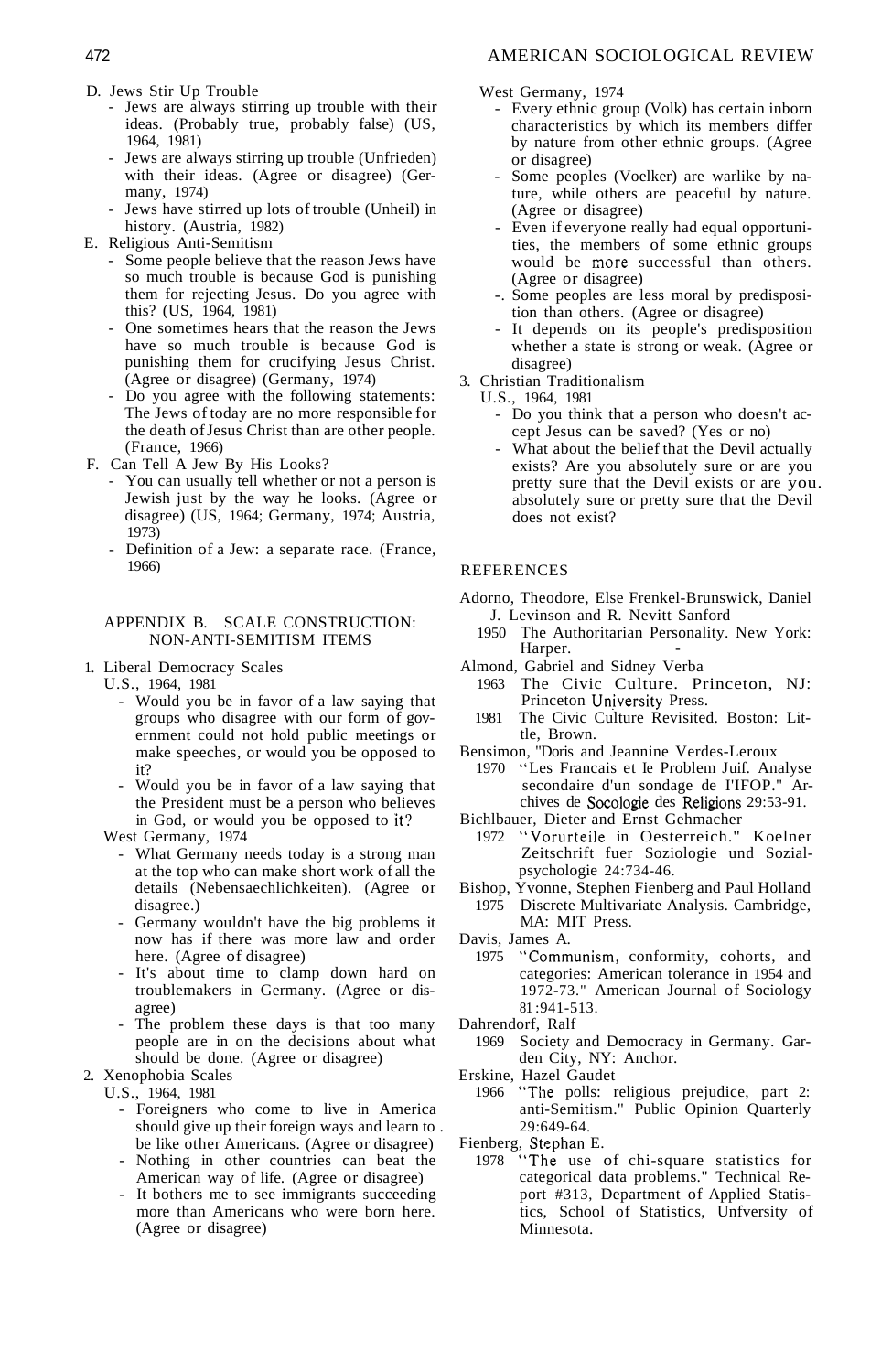- Greeley, Andrew M.' and Paul B. Sheatsley
- 1971 "Attitudes toward racial integration." Scientific American 225 (December): 13-19. Halpern, Ben
- 1956 The American Jew: A Zionist Analysis. New York: Theodore 'Herzl Foundation.
- Hastings, Philip K. and Jessie C. Southwick (eds.)
- 1975 Survey Data for Trend Analysis. An Index to Repeated Questions in U.S. National Surveys Held by the Roper Public Opinion Research Center. Washington, D.C.: Social Science Research Council.
- Hyman, Herbert and Paul B. Sheatsley 1964 "Attitudes on desegregation." Scientific American 211, 1:2-9.
- Hyman, Herbert and Charles Wright
- 1979 Education's Lasting Influence on Values. Chicago: University of Chicago Press.
- Inglehart, Ronald
	- 1977 The Silent Revolution. Princeton: Princeton University Press.
- Jackman, Mary
	- 1973 "Education and prejudice or education and response-set?" American Sociological Review 38:327-39.
	- 1978 "General and applied tolerance: does education increase commitment to racial educationT' American Journal of Political Science 22:302-24.
- Jackman, Mary R. and Michael J. Muha
	- 1984 "Education and intergroup attitudes: moral enlightenment, superficial democratic commitment, or intellectual refinement?" American Sociological Review 49:751-69.
- Kohn, Melvin
	- 1969 Class and Conformity. Homewood, IL: Dorsey.
- Lepsius, M. Rainer<br>1974 "Sozialstru
- "Sozialstructur und soziale Schichtung in der Bundesrepublik Deutschland." Pp. 263-88 in Richard Loewenthal and Hans-Peter Schwartz (eds.), Die Zweite Republike Stuttgart: Seewald.
- Lijphart, Arend
	- 1977 Democracy in Plural Societies. New Haven: Yale University Press.
- Lipset, Seymour Martin
	- 1963 The First New Nation. Garden City, NY: Anchor.
	- 1976 Rebellion in the University. Chicago: University of Chicago Press.
	- 1981 Political Man. Second edition. Baltimore: Johns Hopkins University Press.
- Lipset, Seymour Martin and Earl Raab
	- 1978 The Politics of Unreason. Second edition. Chicago: University of Chicago Press.
- Lipset, Seymour Martin and William Schneider
- 1978 Anti-Semitism and Israel: A Report on Public Opinion. Manuscript for the American Jewish Committee.
- Marin, Bernd
	- 1979 ""Ein historisch neuartiger "Antisemitismus ohne Antisemiten'? Beobachtungen und Thesen am Beispiel Oesterreichs nach 1945." Geschichte und Gesellschaft 5: 545-69.
	- 1983 "" Umfragebefunde zum Antisemitismus in Oesterreich 1946-1982: SWS-Meinungs-

profile aus: Journal fuer Sozialforschung 23. Jg. (1983)." Pp. 225ff in John Bunzl and Bernd Marin, Antisemitismus in Oesterreich, Sozialhistorische und soziologische Studien. Innsbruck. Inn-Verlag.

- Martire, Gregory and Ruth Clark
	- 1982 Anti-Semitism in the United States. A Study of Prejudice in the 1980s. New York: Praeger.
- McClosky, Herbert and Alida Brill
	- 1983 Dimensions of Tolerance: What Americans Believe about Civil Liberties. New York: Russell Sage Foundation.
- Mitchell, B. R.
	- 1978 European Historical Statistics 1750-1970. London: Macmillan.
- Muller, Edward N., P. Pesonen and T. O. Jukam "Support for the freedom of assembly in western democracies." European Journal of Political Research 8:256-88.
- .Nunn, Clyde Z., Harry Crockett, Jr. and J. Allen Williams, Jr.<br>1978 Tolerano
	- Tolerance for Nonconformity. San Francisco: Jossey-Bass.
- Olsen, Marvin E. and Mary Ann Baden
- 1974 "Legitimacy of social protest actions in the United States and Sweden." Journal of Political and Military Sociology 2: 173-89.
- Plant, Walter T.
	- 1965 "Longitudinal changes in intolerance and authoritarianism for subjects differing in amount of college education over four years." Genetic Psychology Monographs 72:247-87.
- Radio Free Europe/Radio Liberty<br>1980 ""Stereotypes projected t
	- ""Stereotypes projected to Jews, Blacks, and Gypsies by East Europeans and Austrians." Mimeograph (July).
- Rosenfeld, Geraldine
	- 1982 ""The polls: attitudes toward American Jews." Public Opinion Quarterly 46: 431-43.
- Sadoun, Roland
- 1967 ""Le Problem Juif:' Sondages: Revue Francaise de rOpinion Publique 29(2):69-90.
- Sallen, Herbert A.
	- 1977 Zum Antisemitismus in der Bundesrepublik Deutschland. Frankfurt: Haag und Herchen.
- Selznick, Gertrude J. and Stephen Steinberg
	- 1969 The Tenacity of Prejudice. New York: Harper & Row.
- Silbermann, Alphons
	- 1981 Der ungeliebte Jude: Zur Soziologie des Antisemitismus. Zurich: Edition Interfrom.
	- 1982 Sind wir Antisemiten? Ausmass und Wirkung eines sozialen Vorurteils in der Bundesrepublik Deutschland. Cologne: Verlag Wissenschaft und Politik.
- Stember, Charles Herbert
	- 1961 Education and Attitude Change. New York: Institute of Human Relations Press.
	- 1966 Jews in the Mind of America. New York: Basic.
- Stouffer, Samuel A.
	- 1955 Communism, Conformity, and Civil Liberties. Gloucester, MA: Peter Smith.